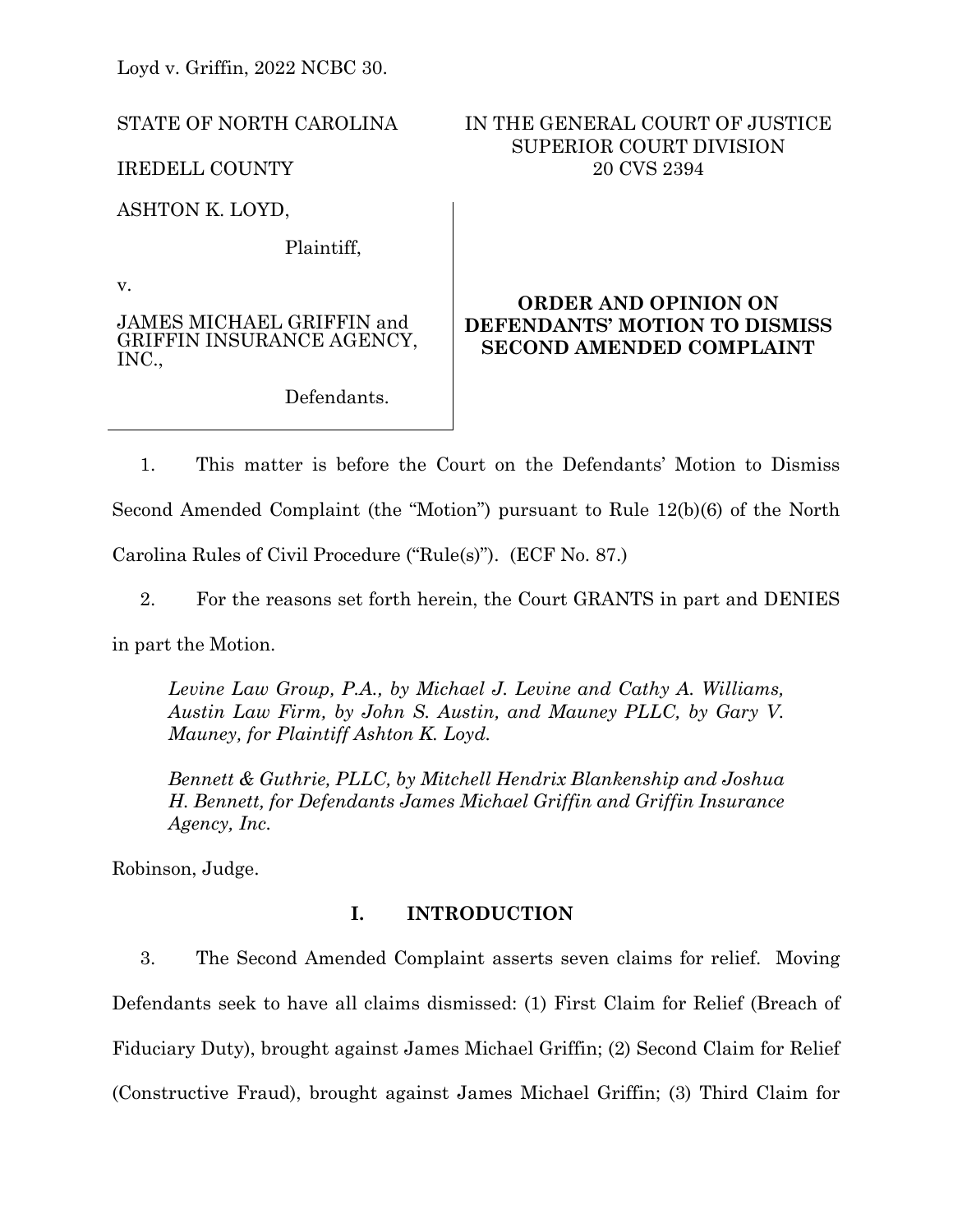Relief (Conversion), brought against all Defendants; (4) Fourth Claim for Relief (Unjust Enrichment), brought against all Defendants; (5) Fifth Claim for Relief (Constructive Trust & Accounting), brought against all Defendants; (6) Sixth Claim for Relief (Alternative Remedy of Recission), brought against all Defendants, and (7) Seventh Claim for Relief (Punitive Damages), brought against all Defendants.

#### **II. FACTUAL BACKGROUND**

4. The Motion is brought pursuant to N.C.G.S. § 1A-1, Rule 12(b)(6) for failure to state a claim upon which relief can be granted. Accordingly, the Court is limited to its review of the relevant pleading––the Second Amended Complaint––and any documents referred to in the pleading that may be properly considered. *Moch v. A.M. Pappas & Assocs., LLC*, 251 N.C. App. 198, 206 (2016) (citation omitted).

5. Therefore, to the extent that any party has relied on extraneous evidence to support their respective positions on the Motion, the Court has not considered that evidence. The parties' mere reference to additional documents does not automatically convert a motion to dismiss into one for summary judgment. *See Estate of Belk v. Boise Cascade Wood Prods. L.L.C.*, 263 N.C. App. 597, 599 (2018) ("[T]he trial court is not required to convert a motion to dismiss into one for summary judgment simply because additional documents are submitted . . . . Where it is clear from the record, namely from the order itself, that the additional materials were not considered by the trial court, the 12(b)(6) motion is not converted into a Rule 56 motion." (internal quotation marks, brackets, and citation omitted)).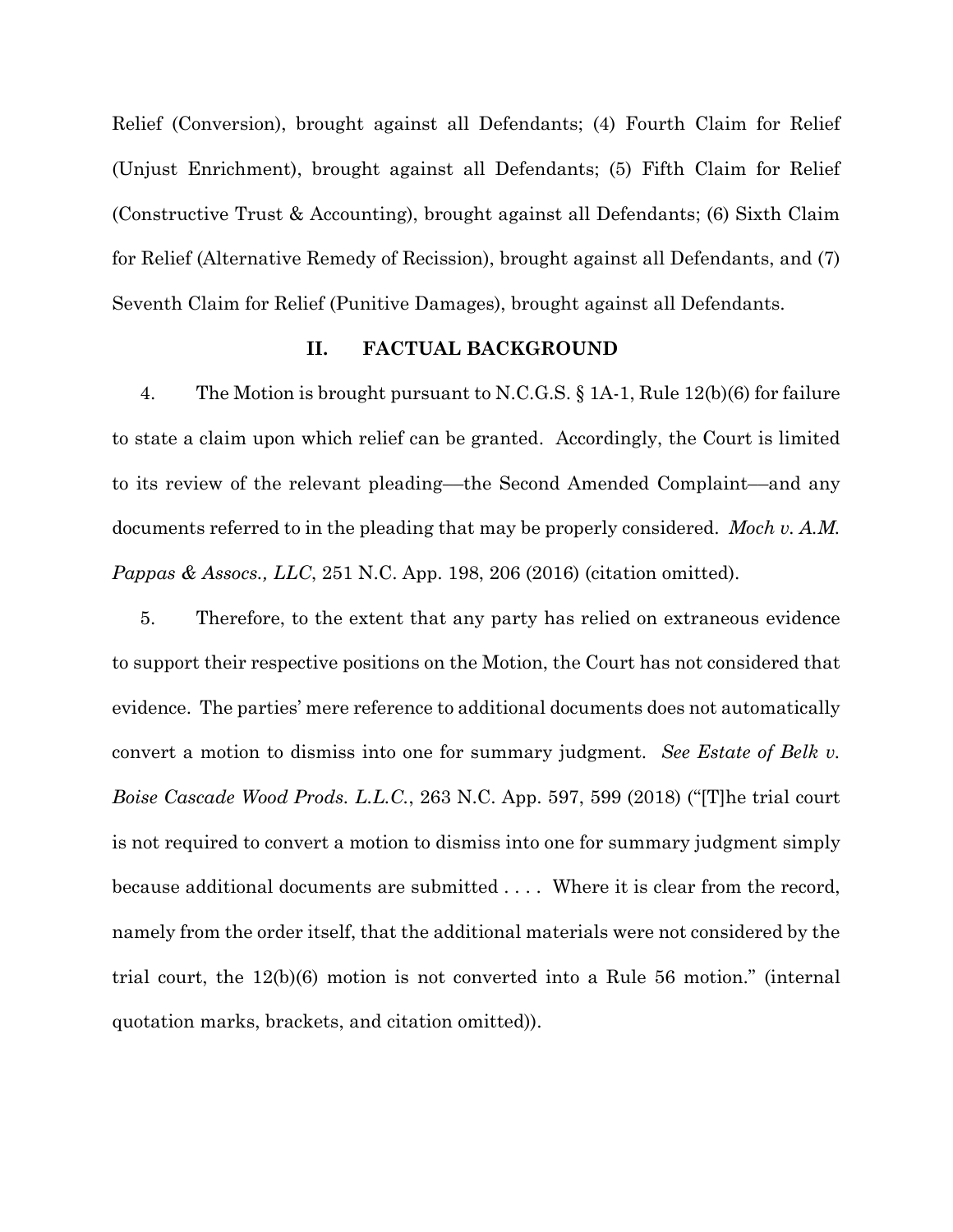6. The Court does not make findings of fact on a motion to dismiss pursuant to Rule 12(b)(6), but only recites those factual allegations from the Second Amended Complaint that are relevant and necessary to the Court's determination of the Motion.

7. Defendant James Michael Griffin ("Griffin") is a resident and citizen of Mecklenburg County, North Carolina. (S. Am. Compl. ¶ 17, ECF No. 83.)

8. Defendant Griffin Insurance Agency, Inc. ("GIA") is a North Carolina corporation with its principal office located at 135 Gasoline Alley, Iredell County, North Carolina. (S. Am. Compl. ¶ 18.)

9. Plaintiff Ashton Loyd ("Loyd") is a resident and citizen of Iredell County, North Carolina. (S. Am. Compl. ¶ 16.)

10. Griffin formed GIA on 29 June 2001, through which he sold insurance policies as a Nationwide Mutual Insurance Company ("Nationwide") principal agent. (S. Am. Compl. ¶¶ 22, 25.)

11. On 19 November 2001, GIA issued 1500 shares representing the entirety of outstanding GIA stock to Griffin. (S. Am. Compl. ¶ 116.) On the same day, Griffin and Charles E. Moore, III ("Moore") were elected directors of GIA's board of directors, and GIA's board authorized Moore to purchase 500 shares of GIA stock; he did so on 18 February 2002. (S. Am. Compl. ¶¶ 115, 116.) Accordingly, Griffin transferred 500 shares of GIA stock to Moore, leaving Griffin with 1000 shares. (S. Am. Compl. ¶ 116.)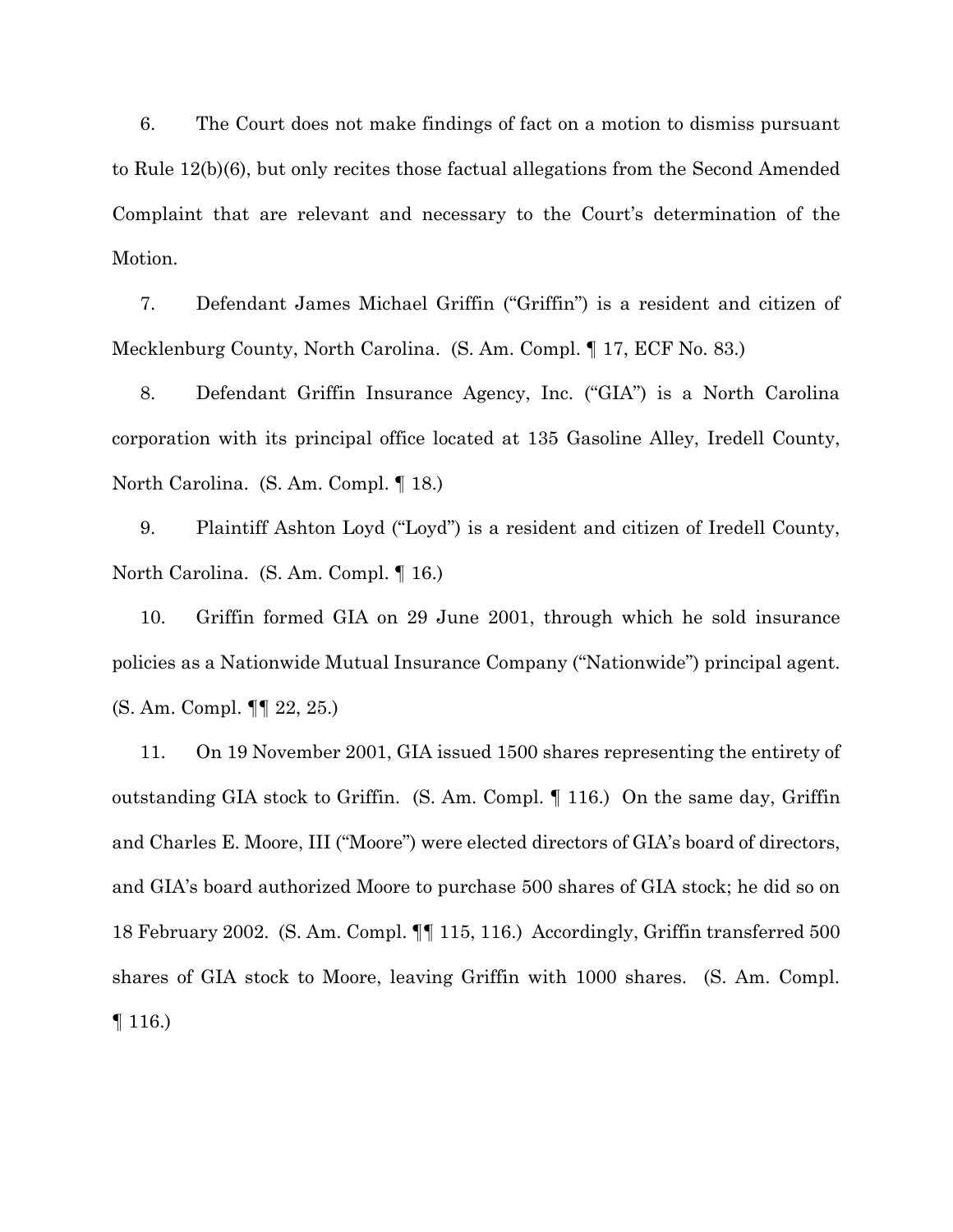12. GIA adopted corporate bylaws, authorized by its Board of Directors, on 10 February 2002. (S. Am. Compl. ¶ 118.)

13. Plaintiff Loyd began selling insurance policies for Liberty Mutual Insurance Company ("Liberty") shortly after graduating college in 1992, doing so for almost ten years. (S. Am. Compl. ¶ 20.)

14. Sometime in 2002, Griffin arranged a meeting with Loyd proposing they "join forces" with the goal of Loyd succeeding Griffin as a Nationwide primary agent. (S. Am. Compl. ¶ 23.)

15. Loyd declined the initial offer but was again approached by Griffin in 2004. Loyd accepted the second offer with the understanding that he would go into business with Griffin, as partners, and Griffin would prepare Loyd to become head of GIA. (S. Am. Compl. ¶ 24.)

16. From 2004 through 2009, Loyd sold Nationwide insurance policies for GIA. Loyd was promoted<sup>1</sup> on 26 March 2010 via an "Agency Reorganization Plan," which installed Loyd as responsible for directing all personnel and operational decisions within various GIA locations. (S. Am. Compl. ¶¶ 27–28.)

17. On 30 June 2009, GIA redeemed Moore's 500 shares of GIA stock via a Stock Redemption Agreement. As a result, Griffin became the sole remaining shareholder. (S. Am. Compl. ¶¶ 132–33.)

18. On 31 March 2010, at the direction of Griffin, Loyd formed Loyd Insurance Agency, Inc. ("LIA"). (S. Am. Compl. ¶ 32.) Griffin and Loyd then entered into three

<sup>&</sup>lt;sup>1</sup> The Complaint fails to state the position to which Loyd was "promoted."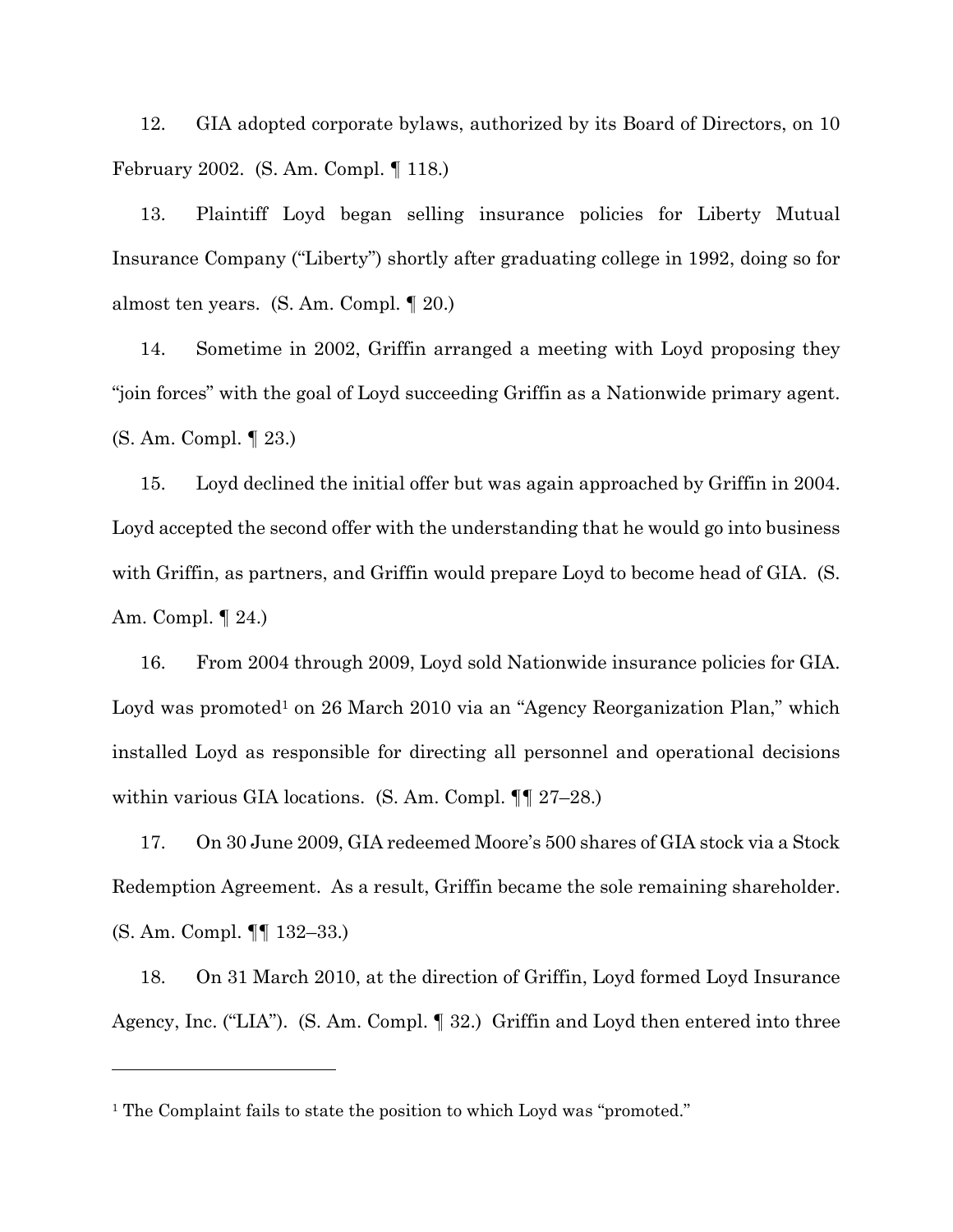Revenue Stream Purchase Agreements ("Revenue Agreement(s)") in March 2010, May 2012, and October 2017. (S. Am. Compl. ¶ 33.)

19. The purpose of the Revenue Agreements, according to Griffin, was to finance Loyd's purchase of GIA. (S. Am. Compl. ¶ 33.) Through the Revenue Agreements, Griffin assigned the revenue from GIA's Nationwide insurance sales at various GIA locations to Loyd. In return, Loyd executed promissory notes requiring him to pay Griffin a sum of \$1,805,364.58 plus ten percent of the revenue streams from the GIA locations at Mooresville and Statesville, NC. (S. Am. Compl. ¶ 35.)

20. Loyd and Griffin also entered into an Asset Purchase Agreement ("Asset Agreement") in March 2010 through which Loyd agreed to purchase GIA property such as office equipment and fixtures at the sites covered by the Revenue Agreements. (S. Am. Compl. ¶ 37.)

21. In both the Revenue Agreements and the Asset Agreement, LIA was referred to as "LOYD INSURANCE AGENCY, INC., a North Carolina corporation d/b/a Griffin Insurance Agency." (S. Am. Compl. ¶ 39.)

22. On or about 1 July 2012, Griffin, through GIA, proposed that he and Loyd enter into a Corporate Associate Agent Agreement ("Agent Agreement") allowing LIA to act as an exclusive seller of Nationwide insurance policies under the terms of the GIA contract with Nationwide. (S. Am. Compl. ¶ 41.) The Agent Agreement also stipulated that both Loyd and LIA were independent contractors and not employees of GIA. (S. Am. Compl. ¶ 103.)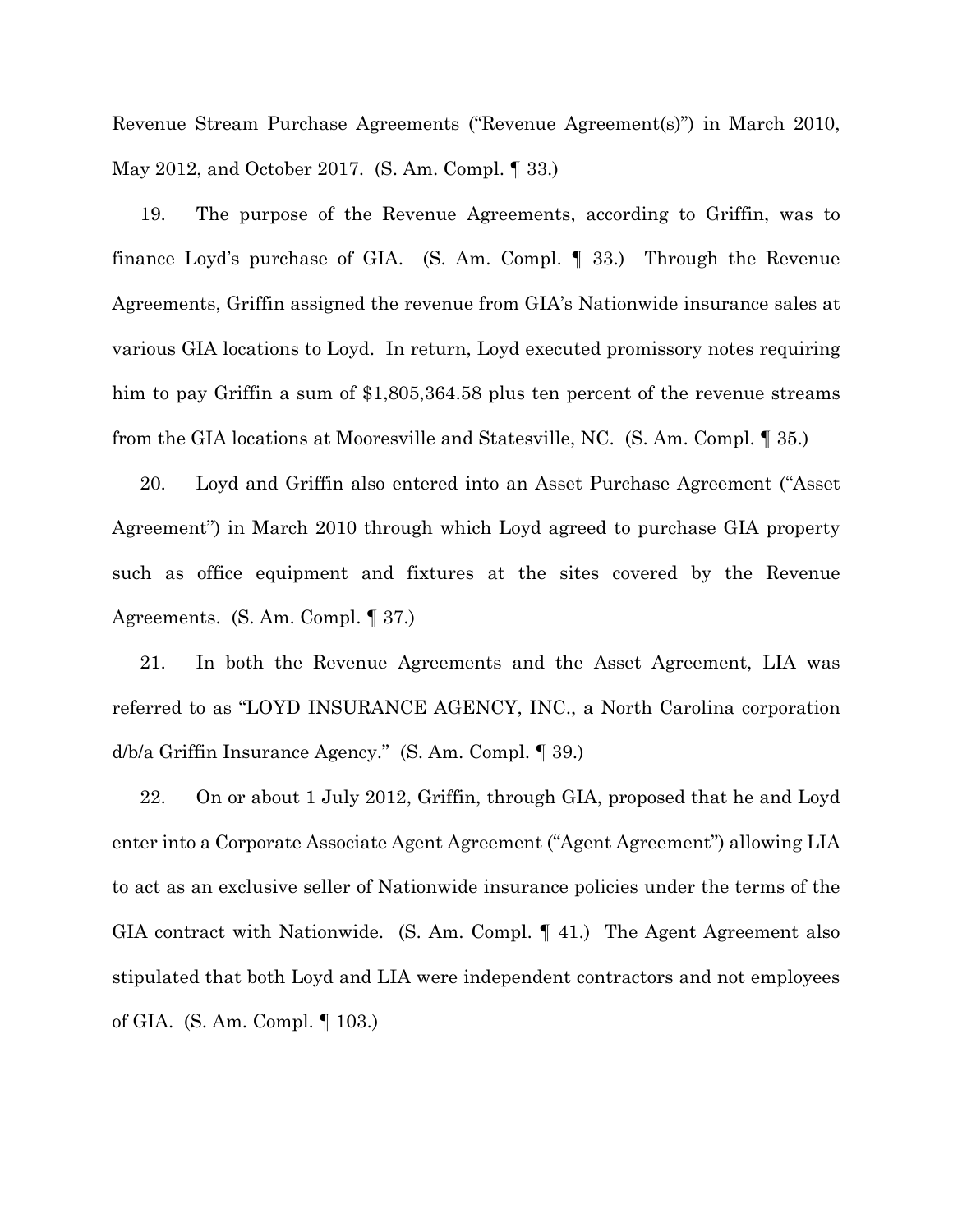23. Under Griffin's leadership and with his permission, GIA began an agencywide practice of issuing Certificates of Insurance ("COI(s)") against Nationwide policies. GIA agents would accommodate Griffin's family members and VIP clients by issuing COIs as proof of insurance to demonstrate active insurance coverage prior to Nationwide's issuing a physical written policy. (S. Am. Compl. ¶ 50.)

24. As long as a client had "actual coverage, in a client policy somewhere," it "became the practice of nearly all GIA staff to issue COIs to such clients" upon request, and "[n]o one that did this at GIA understood this to be a violation of the law[.]" (S. Am. Compl. ¶ 51.)

25. From 2015 through 2019, nine such COIs were issued to members of Griffin's family by a GIA employee who directly reported to Griffin, despite the COIs having named as insureds individuals who were not formally insured. (S. Am. Compl.  $\P 53.$ 

26. In June 2018, Griffin told Loyd that he intended to cancel the Revenue Agreements and instead was going to merge GIA with LIA. (S. Am. Compl. ¶ 60.)

27. At this point, Loyd owed less than a million dollars under the Revenue Agreements and offered to accelerate his payments on those contracts in lieu of merging LIA and GIA, but Griffin rejected the offer. (S. Am. Compl. ¶ 61.)

28. On 25 June 2018, Griffin presented Loyd with two documents, the "Agreement and Plan of Merger between Griffin Insurance Agency, Inc. and Loyd Insurance Agency, Inc." (the "Merger Agreement") and the "Shareholders Agreement." (S. Am. Compl. ¶¶ 62, 66.)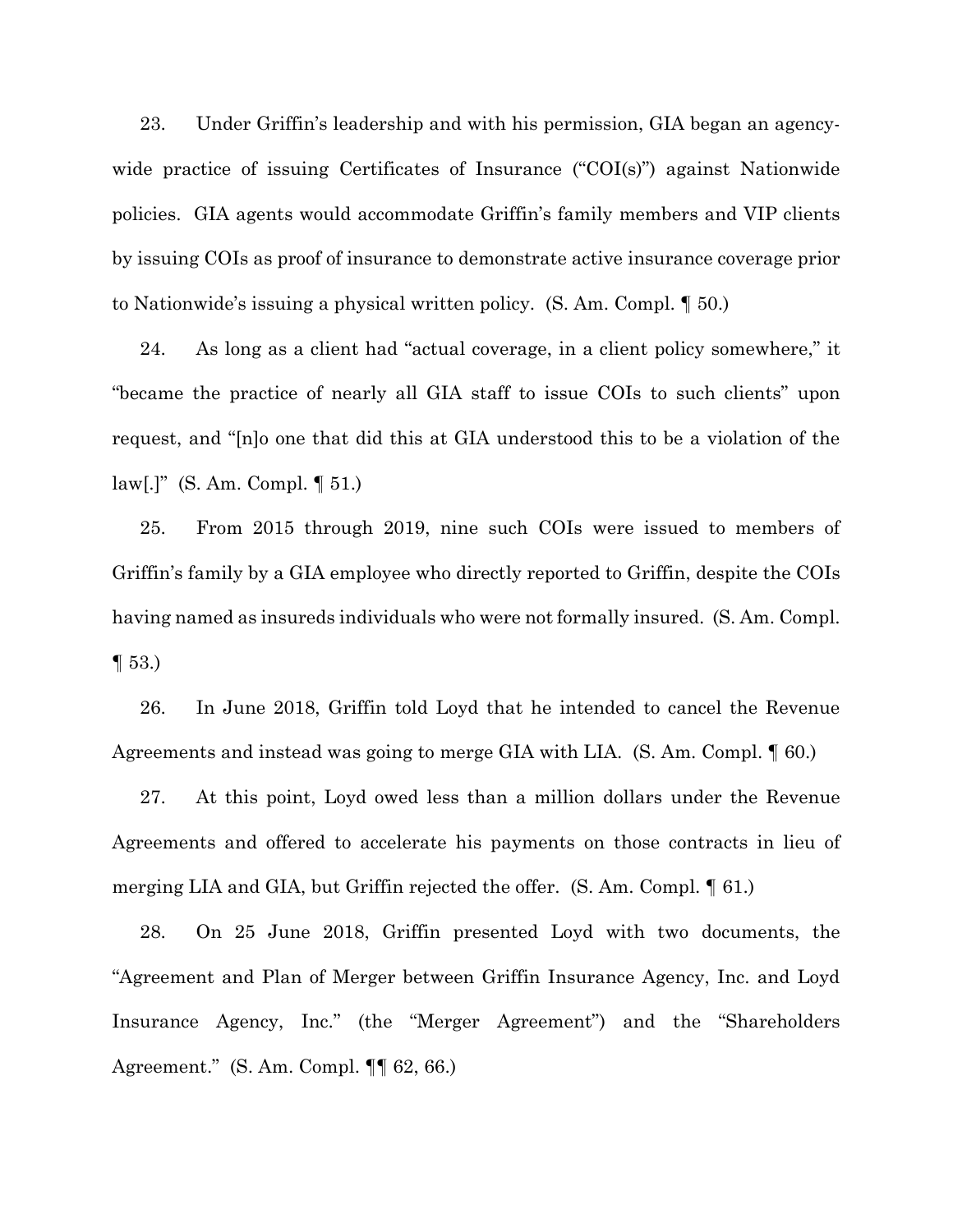29. The Merger Agreement offered Loyd an ownership interest in GIA in exchange for the merger of GIA and LIA, subject to the terms and conditions of the Shareholders Agreement. (S. Am. Compl. ¶¶ 62, 66.)

30. That same day, Loyd and Griffin––in his capacity as Trustee for the J. Michael Griffin Revocable Trust (the "Griffin Trust")2––signed both the Merger and Shareholders Agreements, effectuating the merger of GIA and LIA. (S. Am. Compl.  $\P$  64.)

31. Even though the agreements making Loyd a shareholder of GIA were signed on 1 July 2018, the Griffin Trust did not transfer the required shares to Loyd until 1 December 2018. Also, on 1 December 2018, Andrew S. Patton ("Patton") was added as a party to the Shareholders Agreement. In all, the Griffin Trust transferred 345 shares of GIA stock to Loyd and 165 shares of GIA stock to Patton. (S. Am. Compl. ¶ 64.)

32. As of 1 December 2018, share transfer records reflect that the Griffin Trust owned 490 shares of GIA stock, Loyd owned 345 shares, and Patton owned 165 shares, for a total of 1000 outstanding shares. (S. Am. Compl. ¶ 93.)

33. Despite GIA's share transfer records, Griffin and GIA expressed the ownership interest of GIA shareholders in varying percentages across different documents. On 17 July 2019, GIA represented to the IRS via its 2018 tax filings that Griffin personally owned 86.213698 percent of GIA, Loyd owned 12.852055 percent

<sup>2</sup> The Complaint does not specify when the Griffin Trust became the owner of stock in GIA, and the record before the Court properly considered on the Motion fails to provide that information.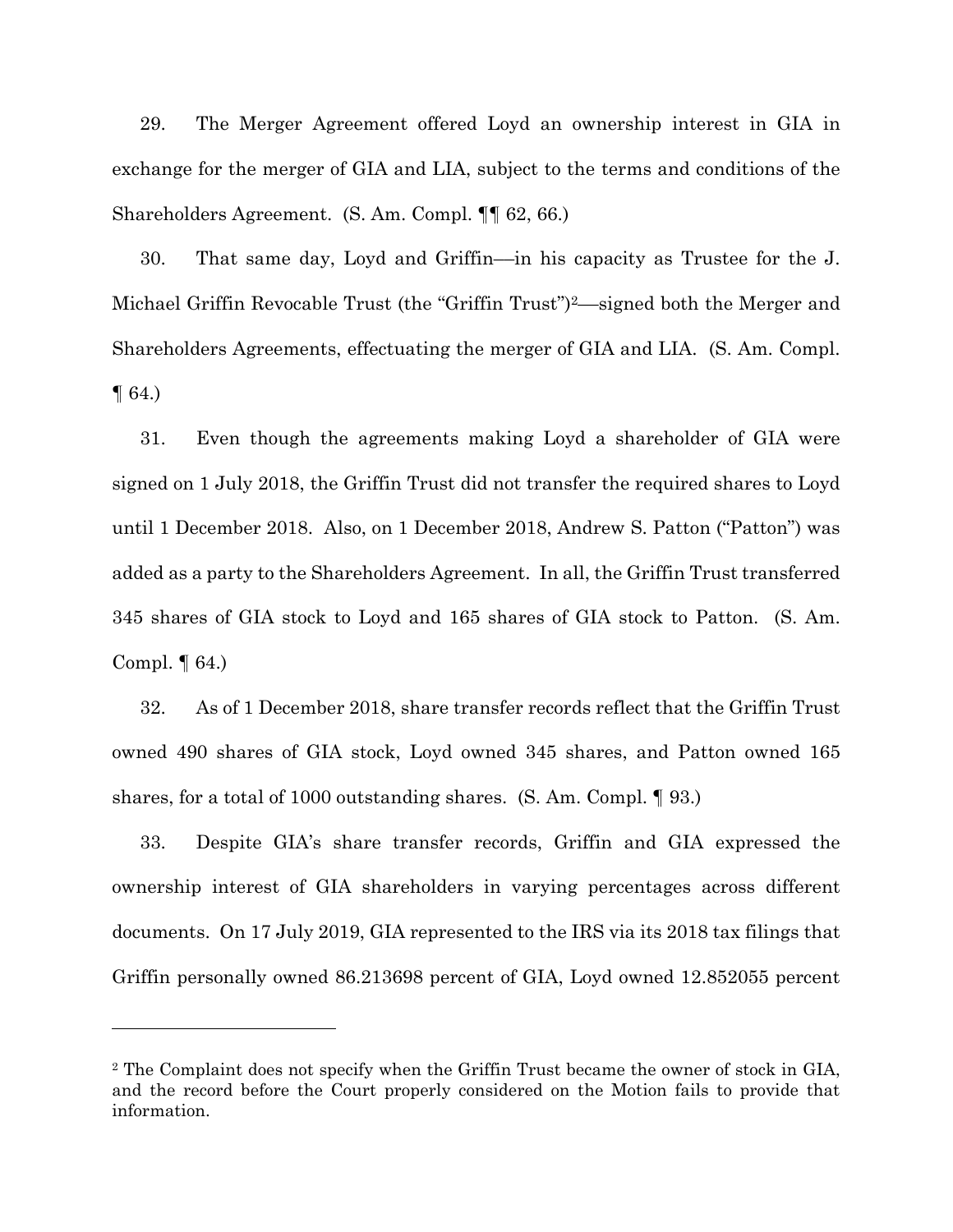of GIA, and Patton owned 0.934247 percent of GIA. (S. Am. Compl. ¶ 157.) Elsewhere in documents on the same tax filing, Griffin was listed as owning 66 percent of GIA's common stock, Loyd was listed as owning 23 percent, and Patton was listed as owning 11 percent. (S. Am. Compl. ¶ 158.)

34. By 12 November 2019, Griffin began to seek potential buyers for GIA, or alternatively, a merger partner who would offer a payout to GIA shareholders. (S. Am. Compl. ¶ 69.)

35. In February 2020, GIA received two offers for purchase via letters of intent. (S. Am. Compl. ¶¶ 71–73.) On 4 February 2020, Leavitt Group Enterprises, Inc. ("Leavitt") offered to purchase eighty percent of GIA's business and outstanding issued shares for a total sum between \$26,867,552 and \$28,500,000 based on earnings performance. (S. Am. Compl. ¶¶ 72–73.) Twenty days later, on 28 February 2020, Relation Insurance, Inc. offered to pay \$26,850,000 for all of GIA's business and assets. (S. Am Compl. ¶ 71.)

36. Also, during February 2020, amid these incoming offers, one of Griffin's subordinates conducted a "routine desk audit" which included a review of COIs issued by Loyd to clients of GIA. (S. Am. Compl. ¶ 75.) As a result, Griffin reported to Nationwide and to the North Carolina Department of Insurance ("NCDOI") that Loyd had been involved in issuing faulty COIs. (S. Am. Compl. ¶ 78.)

37. Nationwide investigated the report and found that more than sixty COIs were issued "for policies that either did not exist or for which the type or extent of coverage represented under the policy did not exist," ten of which were issued by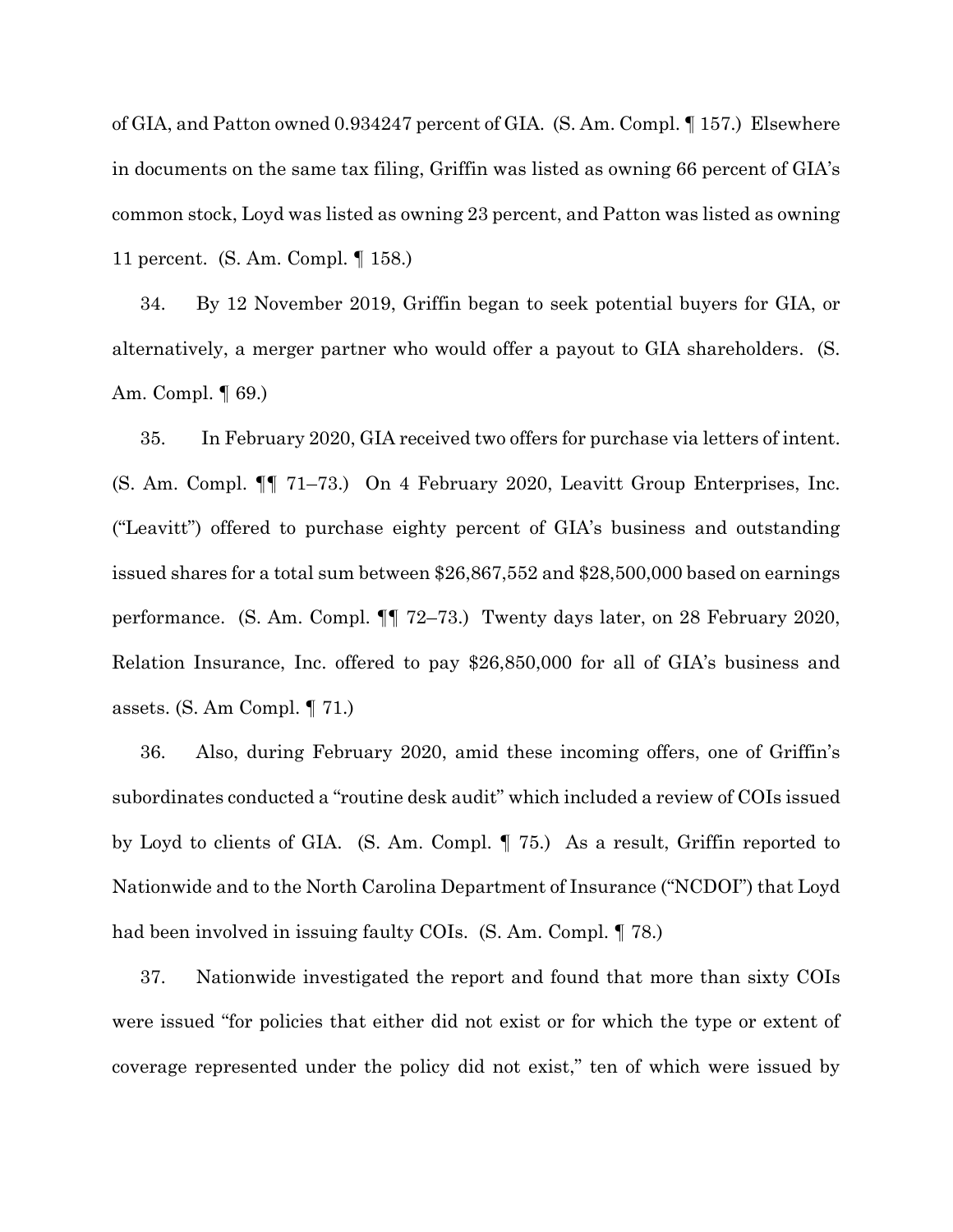Loyd. (S. Am. Compl. ¶ 79.) NCDOI did not make any findings of fact or reach any conclusions of law regarding Loyd's conduct. (S. Am. Compl. ¶ 80.)

38. Sometime after the Nationwide investigation, Griffin terminated Loyd as an officer of GIA. (S. Am. Compl. ¶ 83.) Griffin claimed that under the Shareholders Agreement, Loyd's termination of employment was a "triggering event" that mandated Loyd to sell and GIA to repurchase Loyd's shares of GIA stock on a discounted basis. (S. Am. Compl. ¶ 102.)

39. After Loyd's termination, Griffin held a special shareholder meeting on 12 March 2020 by "invoking a 'Consent in Lieu of the Special Meeting of the Shareholders of Griffin Insurance Agency, Inc.," (the "Consent Document") purporting to include all GIA shareholders' consent to force redemption of Loyd's shares in GIA. (S. Am. Compl. ¶¶ 84–85.) However, Patton was the only shareholder who signed the Consent Document. (S. Am. Compl. ¶ 85.) Loyd neither consented to nor attended the meeting. (S. Am. Compl. ¶ 90.)

40. GIA's bylaws specifically require that "[a]ction taken by the Shareholders without a meeting shall constitute Shareholder action if written consent to the action in question is signed by all of the Shareholders and filed with the Minutes of the proceedings of the Shareholders, whether done before or after the action is taken." (S. Am. Compl. ¶ 87.)

41. Despite lack of all shareholder signatures on the Consent Document, Griffin created a document entitled "Minutes of the Special Meeting of the board of Directors and Shareholders of Griffin Insurance Agency, Inc." purporting to document the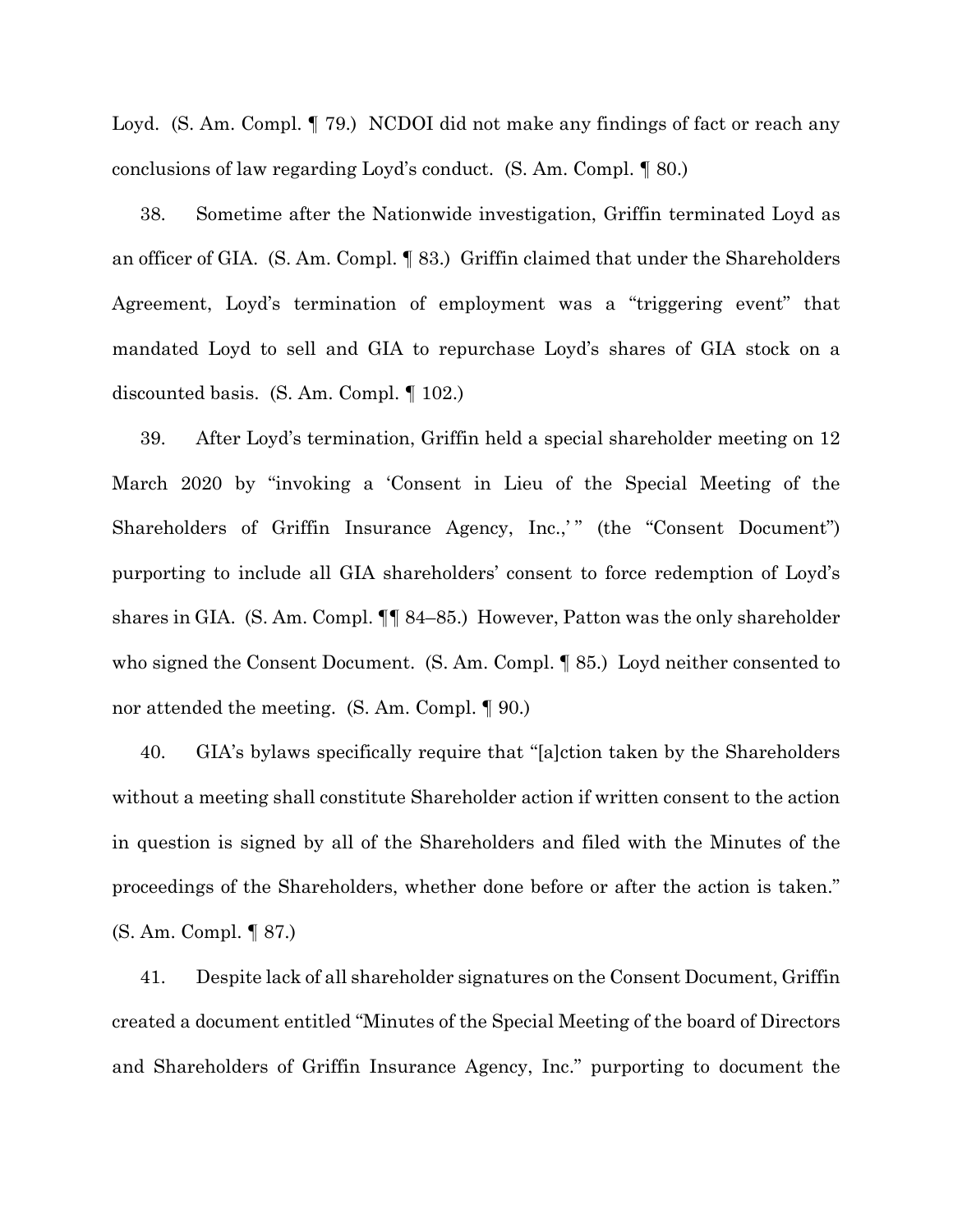actions that took place during the 12 March 2020 shareholder meeting, including authorization of GIA's repurchase of Loyd's outstanding shares of stock. (S. Am. Compl. ¶ 89.)

42. Sometime between March and April 2020, after the 12 March 2020 meeting, Griffin attempted to have Loyd sign a severance agreement effecting the repurchase of Loyd's 345 shares of GIA stock for \$800,000. (S. Am. Compl. ¶ 97.) The severance agreement also offered that GIA would exercise its "best efforts" to remove Loyd's liability for personal guarantees of GIA's debts in excess of 5.8 million dollars. (S. Am. Compl.  $\P$  100.) Loyd did not agree to and did not sign the severance agreement. (S. Am. Compl. ¶ 100.)

43. On 20 May 2020, Griffin rejected the purchase offer from Relation Insurance, Inc. citing "[t]he unfortunate circumstances, involving minority partner Ashton Loyd . . ." as the reason for rejection. (S. Am. Compl. ¶ 81.)

44. On 31 December 2020, the Griffin Trust, Patton, and Leavitt entered into and executed a Stock Sales Agreement (the "Sale Agreement"), which stated that the Griffin Trust owned 990 shares of GIA stock and Patton owned 165 shares of GIA stock for a total of 1,155 outstanding shares. (S. Am. Compl. ¶¶ 166–67.)

45. Under the terms of the Sale Agreement, Griffin sold 785.95 shares of the Griffin Trust's stock to Leavitt. (S. Am. Compl. ¶ 168.) The Sale Agreement did not mention Loyd as an owner of shares of GIA stock. (S. Am. Compl. ¶¶ 166–67.)

46. Loyd filed his Second Amended Complaint, following the Court's Order granting leave to do so, (ECF No. 82), on 25 January 2022, seeking damages for claims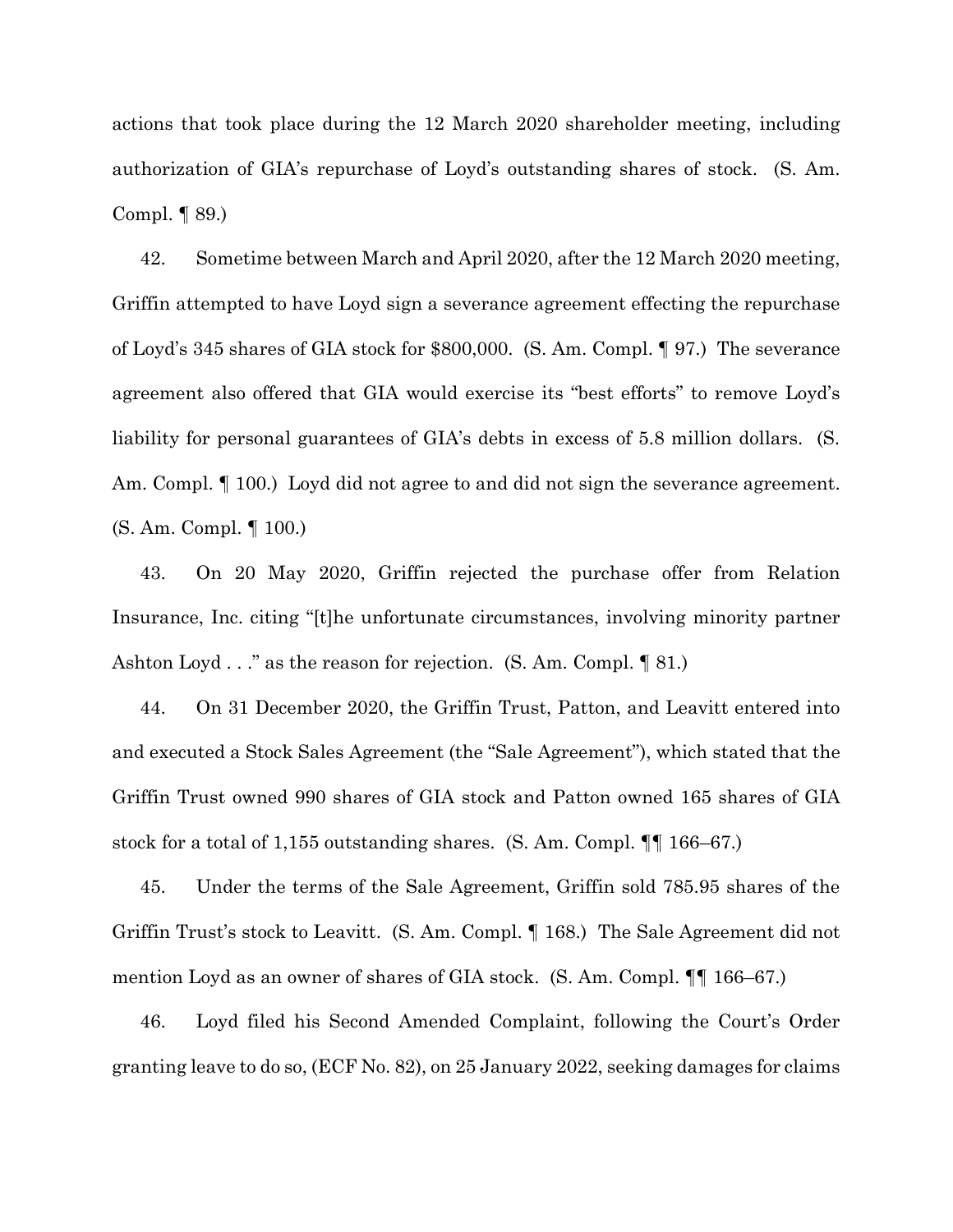against Griffin and GIA for breach of fiduciary duty, constructive fraud, conversion, unjust enrichment, constructive trust and accounting, alternative remedy of rescission, and punitive damages. (S. Am. Compl. 47–57.)

#### **III. PROCEDURAL BACKGROUND**

47. The Court sets forth here only those portions of the procedural history relevant to its determination of the Motion.

48. Loyd filed his original Complaint on 25 September 2020. (ECF No. 3.)

49. On 26 October 2020, the case was designated a mandatory complex business case and assigned to the North Carolina Business Court. (ECF Nos. 1, 2.)

50. An Amended Complaint was filed on 11 January 2021, (ECF No. 29), following the Court's Order on Consent Motion to Amend Complaint filed the same day, (ECF No. 28).

51. On 25 January 2022, the Court granted leave for Loyd to file a Second Amended Complaint. (ECF No. 82.)

52. The Second Amended Complaint was filed on 1 February 2022. (ECF No. 83.)

53. Griffin and GIA filed their Motion to Dismiss Second Amended Complaint on 3 March 2022. (ECF No. 87.)

54. The Motion has been fully briefed, (Brief in Support of Defendants' Motion to Dismiss Plaintiff's Second Amended Complaint, ECF No. 88 ["Br. Supp."]; Plaintiff's Brief in Opposition to Defendants' Motion to Dismiss the Second Amended Complaint, ECF No. 93 ["Br. Opp."]; Defendants' Reply to Plaintiff's Opposition to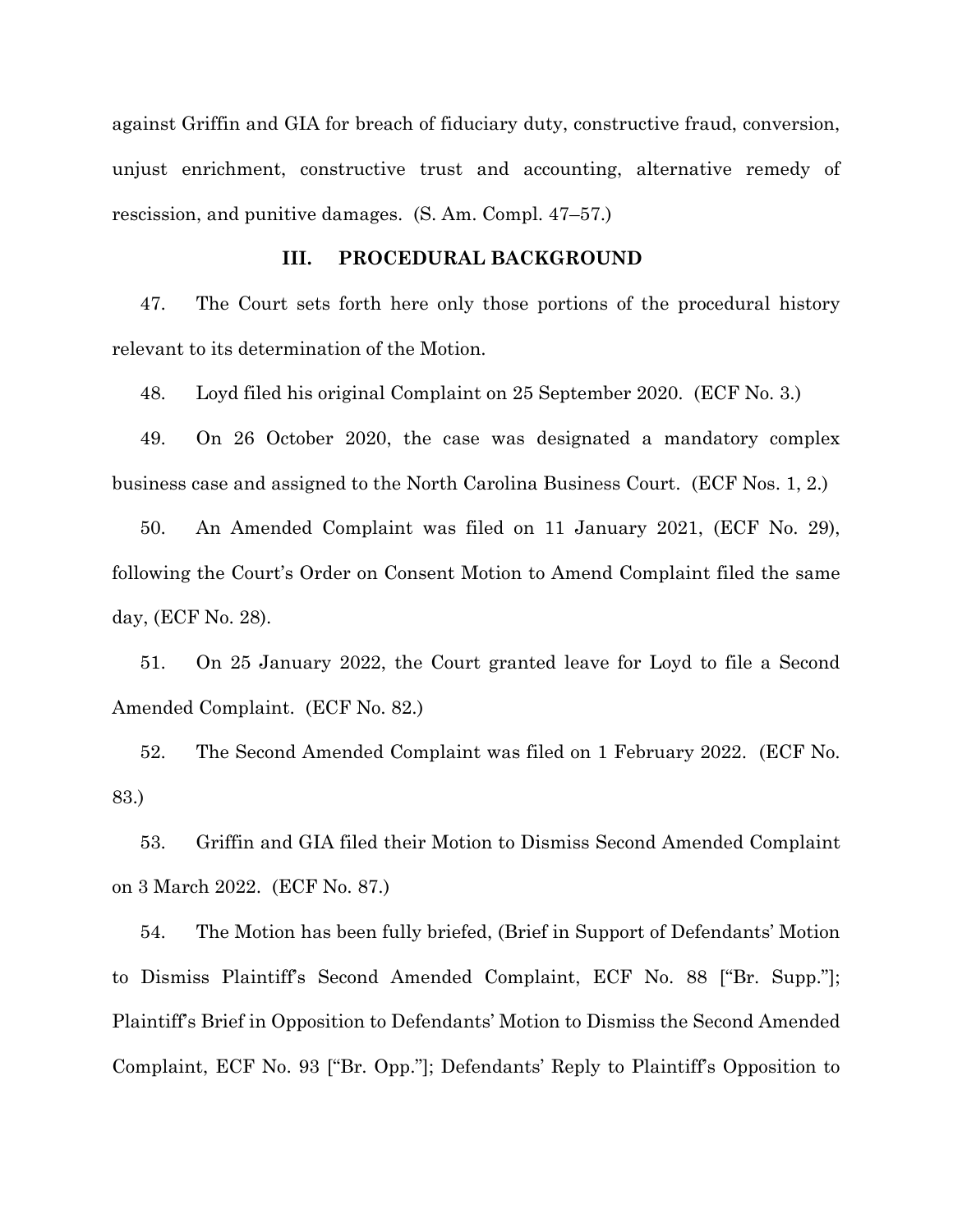Motion to Dismiss Second Amended Complaint, ECF No. 94 ["Reply Br."]), and on 7 June 2022 the Court conducted a hearing on the Motion. (*See* Not. Of Hearing, ECF No. 95.)

55. The Motion is now ripe for resolution.

## **IV. LEGAL STANDARD**

56. In ruling on a motion to dismiss pursuant to North Carolina Rule of Civil Procedure 12(b)(6), the Court reviews the allegations in the Complaint in the light most favorable to the plaintiff. *See Christenbury Eye Ctr. P.A. v. Medflow, Inc.,* 370 N.C. 1, 5 (2017). The Court's inquiry is "whether, as a matter of law, the allegations of the complaint, treated as true, are sufficient to state a claim upon which relief may be granted under some legal theory[.]" *Harris v. NCNB Nat'l Bank*, 85 N.C. App. 669, 670 (1987). The Court accepts all well-pleaded factual allegations in the relevant pleading as true. *See Krawiec v. Manly*, 370 N.C. 602, 606 (2018). The Court is therefore not required "to accept as true allegations that are merely conclusory, unwarranted deductions of fact, or unreasonable inferences." *Good Hope Hosp., Inc. v. N.C. Dep't of Health and Human Servs.*, 174 N.C. App. 266, 274 (2005) (quoting *Veney v. Wyche*, 293 F.3d 726, 730 (4th Cir. 2002)).

57. Furthermore, the Court "can reject allegations that are contradicted by the documents attached, specifically referred to, or incorporated by reference in the complaint." *Moch v. A.M. Pappas & Assocs., LLC*, 251 N.C. App. 198, 206 (2016) (quoting *Laster v. Francis*, 199 N.C. App. 572, 577 (2009)). The Court may consider these attached or incorporated documents without converting the Rule 12(b)(6)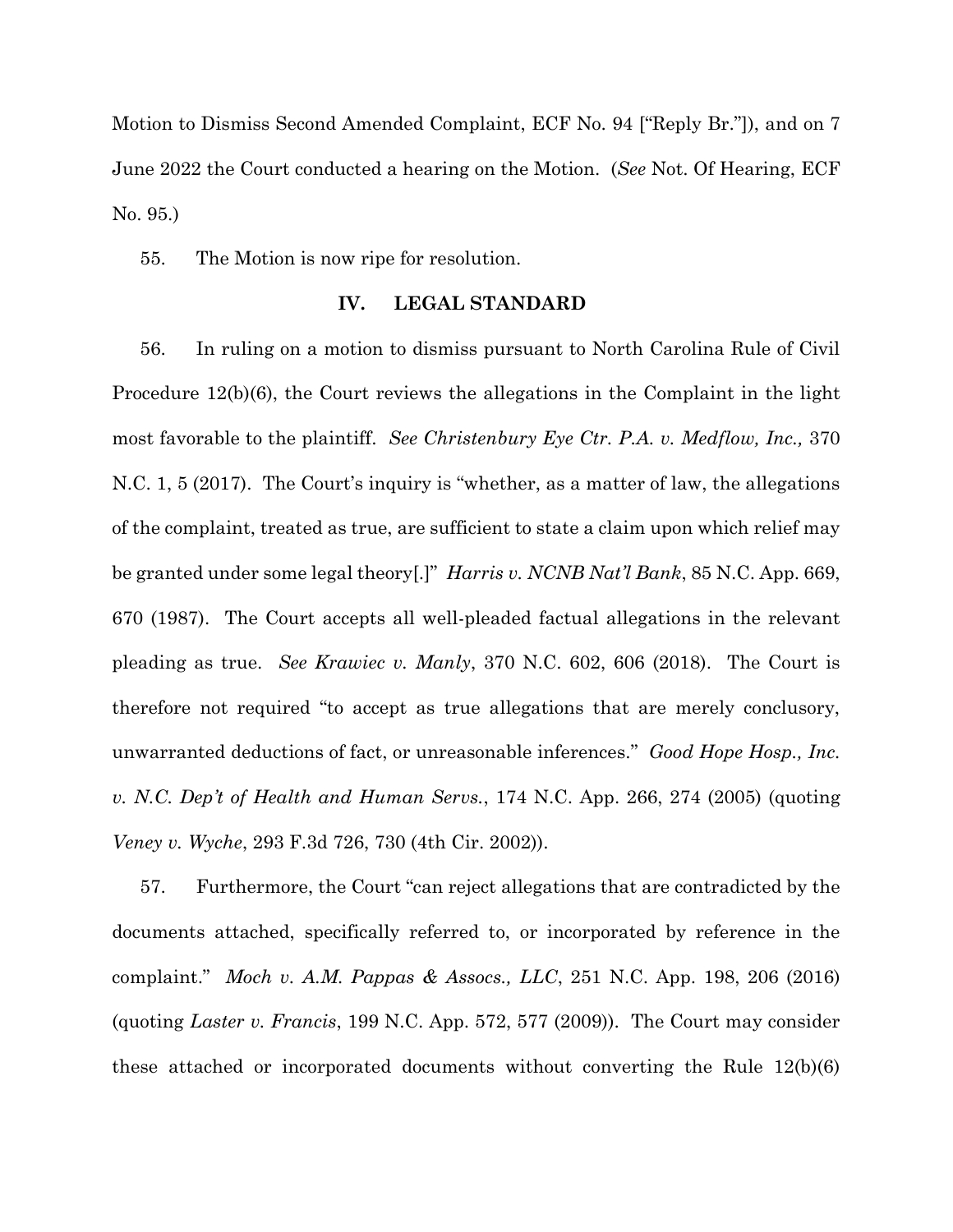motion to dismiss into a Rule 56 motion for summary judgment. *Id*. (citing *Schlieper v. Johnson*, 195 N.C. App. 257, 261 (2009)). Moreover, the Court "may properly consider documents which are the subject of a plaintiff's complaint and to which the complaint specifically refers even though they are presented by the defendant." *Oberlin Capital, L.P. v. Slavin*, 147 N.C. App. 52, 60 (2001) (citing *Robertson v. Boyd*, 88 N.C. App. 437, 441 (1988)).

58. Our Supreme Court has noted that "[i]t is well-established that dismissal pursuant to Rule  $12(b)(6)$  is proper when  $(1)$  the complaint on its face reveals that no law supports the plaintiff's claim; (2) the complaint on its face reveals the absence of facts sufficient to make a good claim; or (3) the complaint discloses some fact that necessarily defeats the plaintiff's claim.'" *Corwin v. British Am. Tobacco PLC*, 371 N.C. 605, 615 (2018) (quoting *Wood v. Guilford Cty.*, 355 N.C. 161, 166 (2002)). This standard of review for Rule 12(b)(6) is the standard our Supreme Court "routinely uses . . . in assessing the sufficiency of complaints in the context of complex commercial litigation." *Id.* at 7 (citing *Krawiec*, 370 N.C. at 606 and *Christenbury Eye Ctr.*, 370 N.C. at 5).

#### **V. ANALYSIS**

#### **A. Breach of Fiduciary Duty**

59. Griffin and GIA first seek dismissal of Loyd's breach of fiduciary duty claim brought against Griffin.

60. To state a claim for breach of fiduciary duty, the plaintiff must plead the existence of a fiduciary duty, a breach of that duty, and injury proximately caused by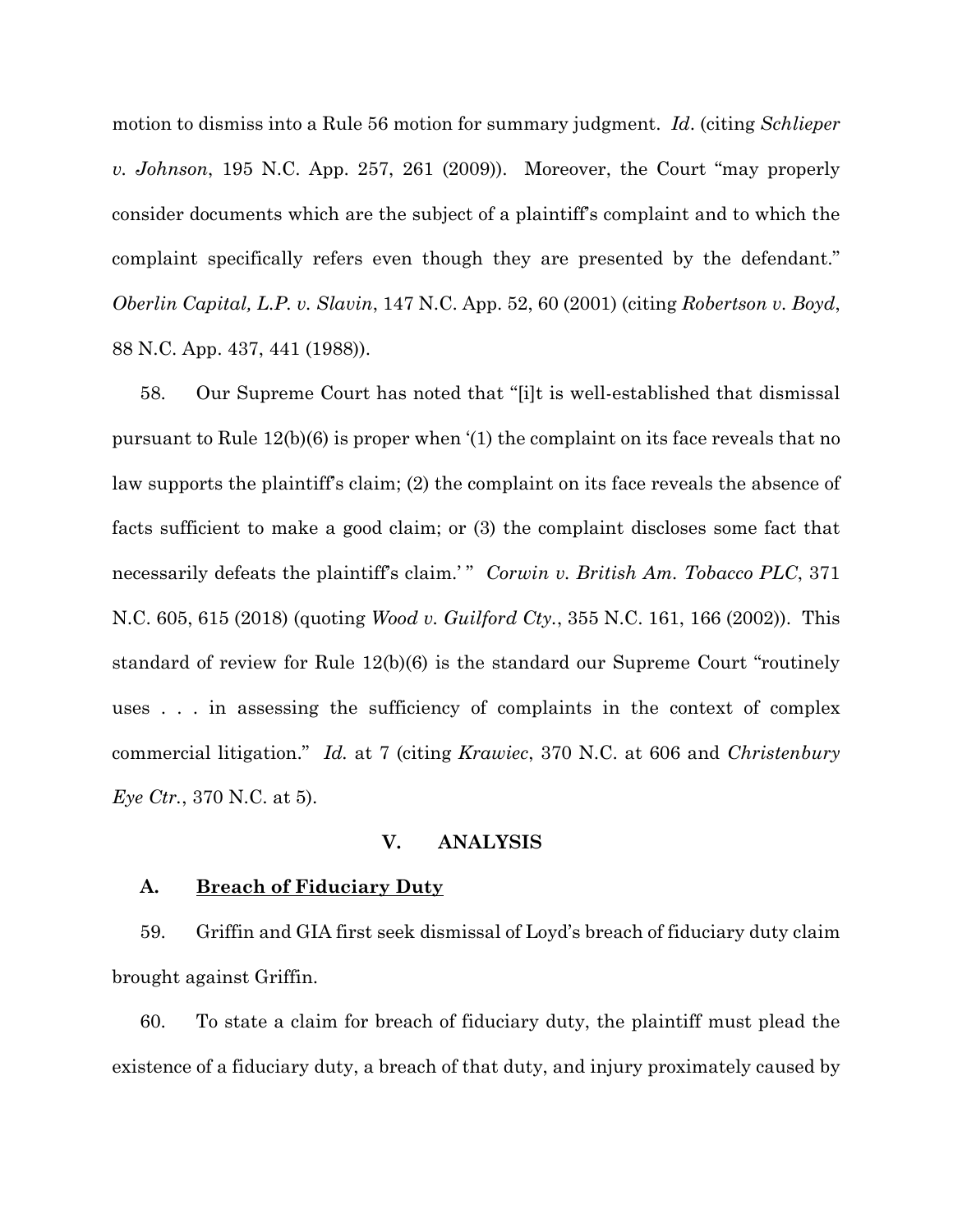the breach. *Panzino v. MAP Mgmt. of Charlotte LLC,* 2021 NCBC LEXIS 13, \*9 (N.C. Super. Ct. Feb. 12, 2021) (citing *Green v. Freeman*, 367 N.C. 136, 141 (2013)).

61. Shareholders of a corporation generally do not owe each other fiduciary duties, *Raymond James Capital Partners, L.P. v. Hayes*, 248 N.C. App. 574, 580 (2016), but there is an exception imposed on majority shareholders toward minority shareholders, *Meiselman v. Meiselman*, 58 N.C. App. 758, 774 (1982).

62. Business partners in North Carolina owe each other *de jure* fiduciary duties. *See HAJMM Co. v. House of Raeford Farms, Inc.*, 328 N.C. 578, 588 (1991) ("[B]usiness partners . . . are each other's fiduciaries as a matter of law.").

63. Griffin argues that Loyd's fiduciary duty claim should be dismissed because he never owed Loyd fiduciary duties. Prior to Loyd's becoming a shareholder on 1 December 2018, Griffin argues there was no factual basis alleged that establishes either a *de jure* or *de facto* fiduciary relationship. (Br. Supp. 17–18.) After 1 December 2018, Griffin contends that the Second Amended Complaint alleges Griffin was a minority shareholder and therefore it is unsettled law in North Carolina as to whether a minority shareholder owes other shareholders a fiduciary duty. (Br. Supp. 18–19 (citing *Corwin*, 371 N.C. at 617).) In Griffin's view, Loyd has not sufficiently alleged that Griffin was a controlling minority shareholder under the exacting pleading standard set forth in *Corwin*. (Br. Supp. 19.)

64. Loyd, on the other hand, argues that the bases under which Griffin owed him a fiduciary duty are demonstrated throughout the factual allegations of the Second Amended Complaint. Loyd argues that there are several allegations of a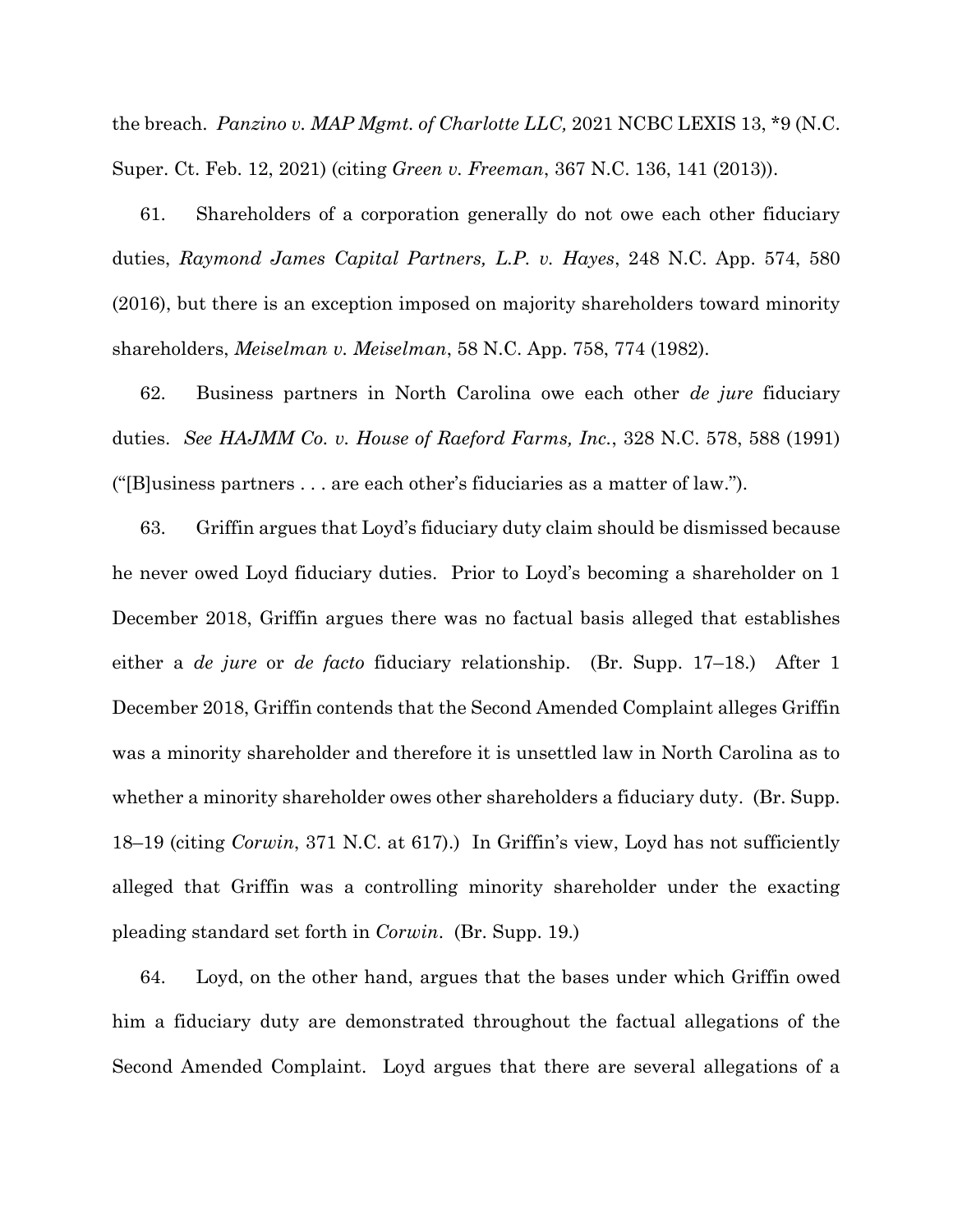partnership between Griffin and Loyd that began from the onset of their business relationship and continued even after Loyd became a shareholder of GIA. (Br. Opp. 15–16.)

65. The Court agrees with Loyd that the Second Amended Complaint sufficiently alleges that Griffin owed a fiduciary duty to Loyd as a business partner. The Second Amended Complaint states throughout that Griffin and Loyd formed a partnership that remained in effect throughout all relevant transactions between them. Loyd begins the pleading by alleging that "Griffin and Loyd agreed to work together, and to combine their efforts, as partners at GIA, for the purpose of making and sharing the profits derived therefrom." (S. Am. Compl. ¶ 4.)

66. Such allegations of the ongoing partnership continue throughout the pleading, demonstrating that the transactions between Loyd and Griffin prior to the merger of LIA and GIA were done in continuance and furtherance of a partnership for profit. (*See, e.g.*, S. Am. Compl. ¶¶ 31–44.) The pleading specifically alleges that GIA's official share transfer records refer to Loyd and Patton as "partners" with Griffin on the 1 December 2018 transfer of shares. (S. Am. Compl. ¶ 65.) These facts suffice at the 12(b)(6) stage to allege that Griffin and Loyd shared mutual fiduciary duties towards each other as partners throughout the entirety of the relevant transactions as a matter of law. *See HAJMM*, 328 N.C. at 588.

67. The parties dispute whether Griffin owed Loyd a fiduciary duty by virtue of their relationship as GIA shareholders. Rebutting Griffin's arguments that his minority shareholder status defeats a breach of fiduciary duty claim, Loyd argues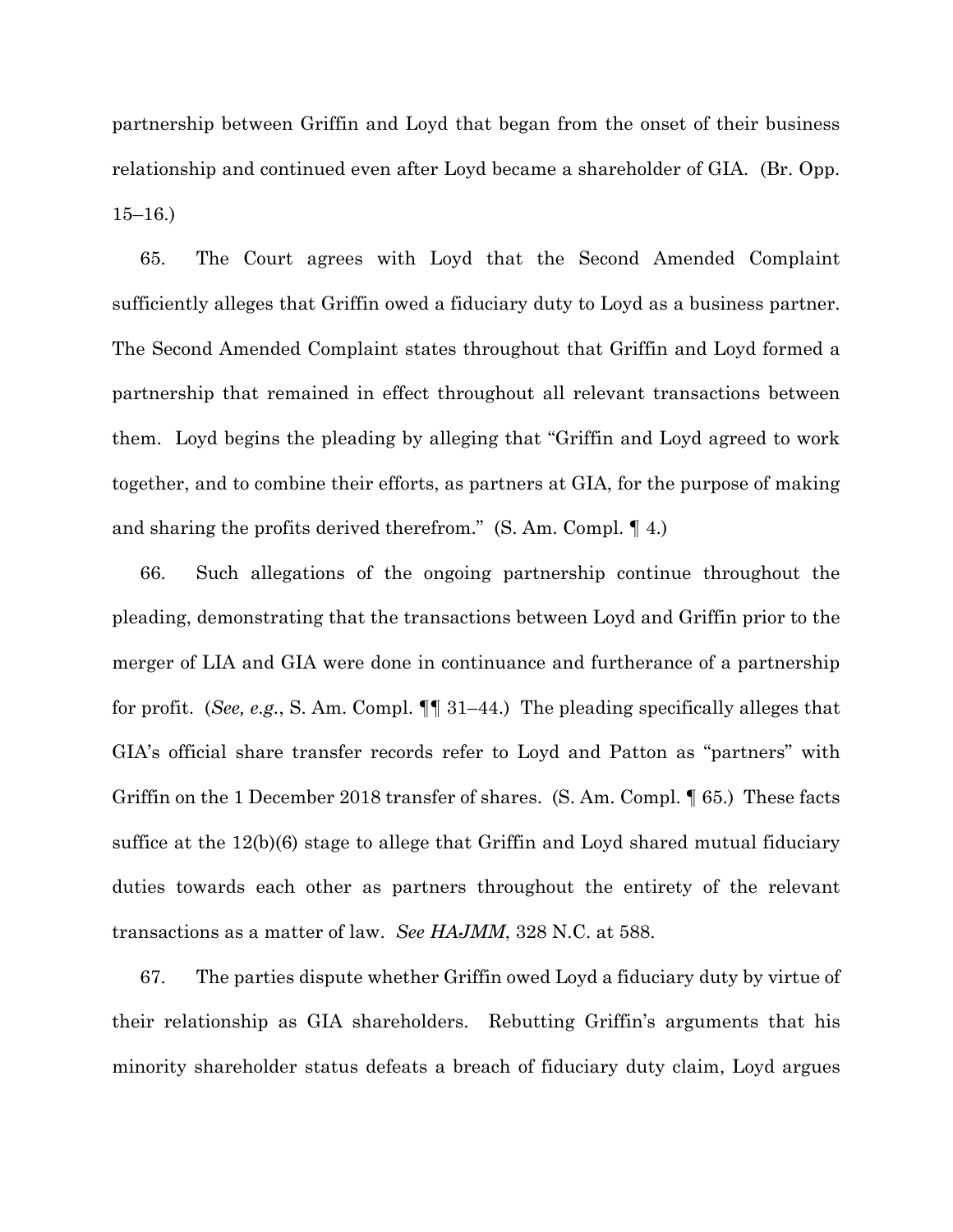that there are facts alleged that adequately demonstrate Griffin was a majority shareholder, or in the alternative, a controlling shareholder and therefore owed Loyd a fiduciary duty on those bases. (Br. Opp. 18–19.)

68. The allegations demonstrating a partnership between Griffin and Loyd at all relevant times are sufficient to establish that a fiduciary duty existed between them for the purposes of the claim surviving a  $12(b)(6)$  motion. Accordingly, the Court need not address whether Griffin owed Loyd a duty pursuant to his shareholder status as a matter of law at the pleadings stage.

69. The facts as alleged tend to show that Griffin took advantage of his position of trust as Loyd's business partner to cause a merger between LIA and GIA, transfer shares of GIA stock to Loyd, and then ultimately reclaim Loyd's stock to sell to Leavitt for a large profit to himself. The Second Amended Complaint indicates that Griffin's actions were intended to and in fact directly caused the harm Loyd complains of; namely, Griffin's appropriation of Loyd's GIA stock. (*See, e.g.*, S. Am. Compl. ¶¶ 78, 80, 82–84, 89–90, 95–100, 162–63, 166–68.) This, combined with the adequately pled allegations that Griffin owed Loyd a fiduciary duty, is sufficient to state a cause of action for breach of fiduciary duty.

70. Further, Loyd's harm was unique and personal. Defendants argue that Loyd's harm was not appropriately brought as a direct action against GIA and Griffin. (Br. Supp. 21–22.) However, the pleading alleges facts that, when taken as true and in the light most favorable to Loyd, demonstrate Griffin acted in bad faith and attempted to use the Shareholders Agreement to provide cover of law to breach his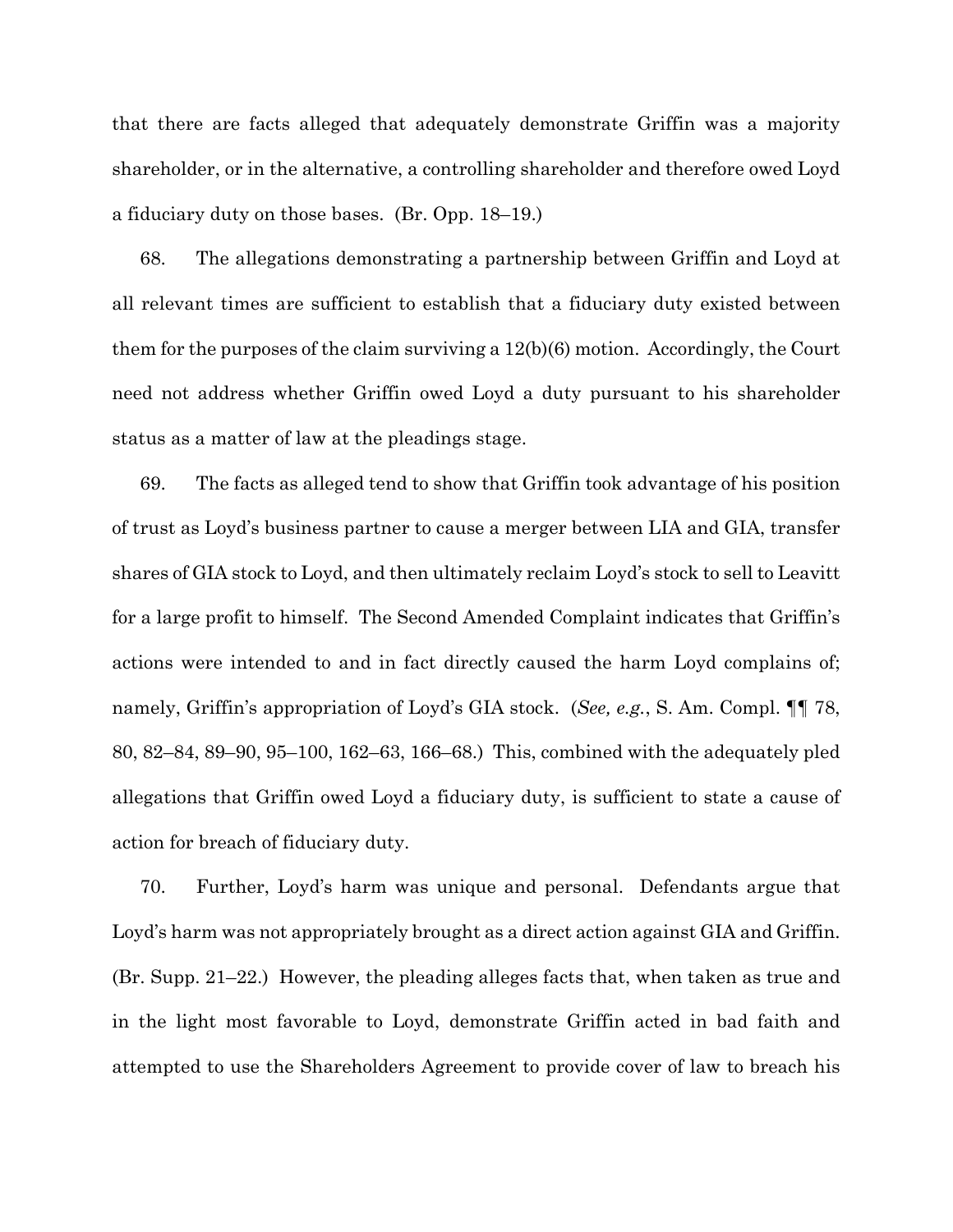fiduciary duty and cause harms specific to Loyd, not to GIA as a whole or to all shareholders.

71. Accordingly, Loyd has sufficiently pled facts that, when the Court takes them as true and, in the light most favorable to the plaintiff under the standard for 12(b)(6) rulings, demonstrate that all the elements of a breach of fiduciary duty are met. Therefore, the Court DENIES the Motion as to that claim.

## **B. Constructive Fraud**

72. "In stating a cause of action for constructive fraud, the plaintiff must allege facts and circumstances (1) which created the relation of trust and confidence, and (2) led up to and surrounded the consummation of the transaction in which defendant is alleged to have taken advantage of his position of trust to the hurt of the plaintiff." *Watts v. Cumberland Cnty. Hosp. Sys., Inc.*, 317 N.C. 110, 116 (1986).

73. "A claim of constructive fraud does not require the same rigorous adherence to elements as actual fraud." *Hunter v. Guardian Life Ins. Co. of Am.*, 162 N.C. App. 477, 482 (2004) (quoting *Terry v. Terry*, 302 N.C. 77, 83 (1981)). The element of a "relation of trust and confidence" is satisfied when there is a fiduciary duty owed to the plaintiff; constructive fraud is "based on a confidential relationship rather than a specific misrepresentation." *Barger v. McCoy Hillard & Parks*, 346 N.C. 650, 666 (1997).

74. Griffin argues that Loyd did not state a claim for constructive fraud because he did not sufficiently allege a fiduciary duty was owed to him by Griffin, and because Loyd did not sufficiently allege that Griffin used a position of trust to hurt Loyd. (Br.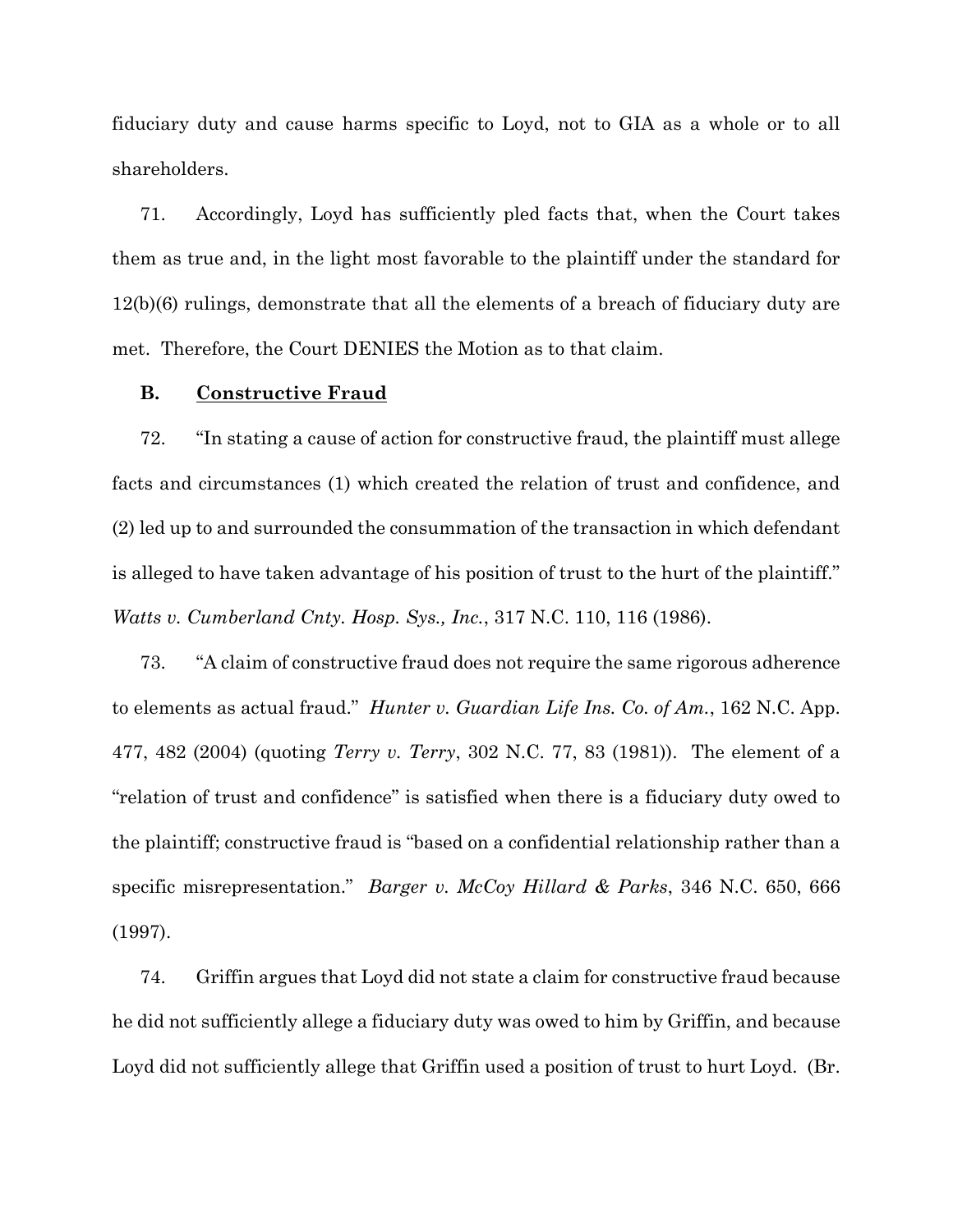Supp. 23.) In Griffin's view, Loyd's alleged harm––the forced redemption of his GIA stock––was not caused by any malfeasance by Griffin. Rather, according to Griffin, Loyd caused his own injury by breaching the Shareholders Agreement. (Br. Supp. 23.)

75. According to Griffin, GIA properly exercised its authority under the Shareholders Agreement to redeem Loyd's shares because Loyd's termination, resulting from his improper issuance of COIs, constituted a "triggering event." (Br. Supp. 23.)

76. Griffin's argument, however, misunderstands what Loyd alleges. Griffin is the person against whom Loyd brought the claim of constructive fraud, not GIA. (S. Am. Compl. 53.)

77. Loyd's specific allegation is that Griffin, in his positions as sole director, CEO, and a shareholder of GIA, used his positions to his advantage and in bad faith breaching his fiduciary duty to Loyd with the express purpose of receiving a benefit at Loyd's expense. (S. Am. Compl. ¶ 191.)

78. Loyd alleges that Griffin allowed and condoned the practice of issuing "questionable" COIs to family and clients that he later used as the "triggering event" under the Shareholders Agreement to justify Loyd's termination. Supporting this theory, the Second Amended Complaint alleges that Griffin looked the other way when his subordinates issued defective COIs and alleges that Griffin's own family knowingly and directly benefited from this practice. Further indicating that Loyd's termination was pretextual, the Second Amended Complaint alleges that NCDOI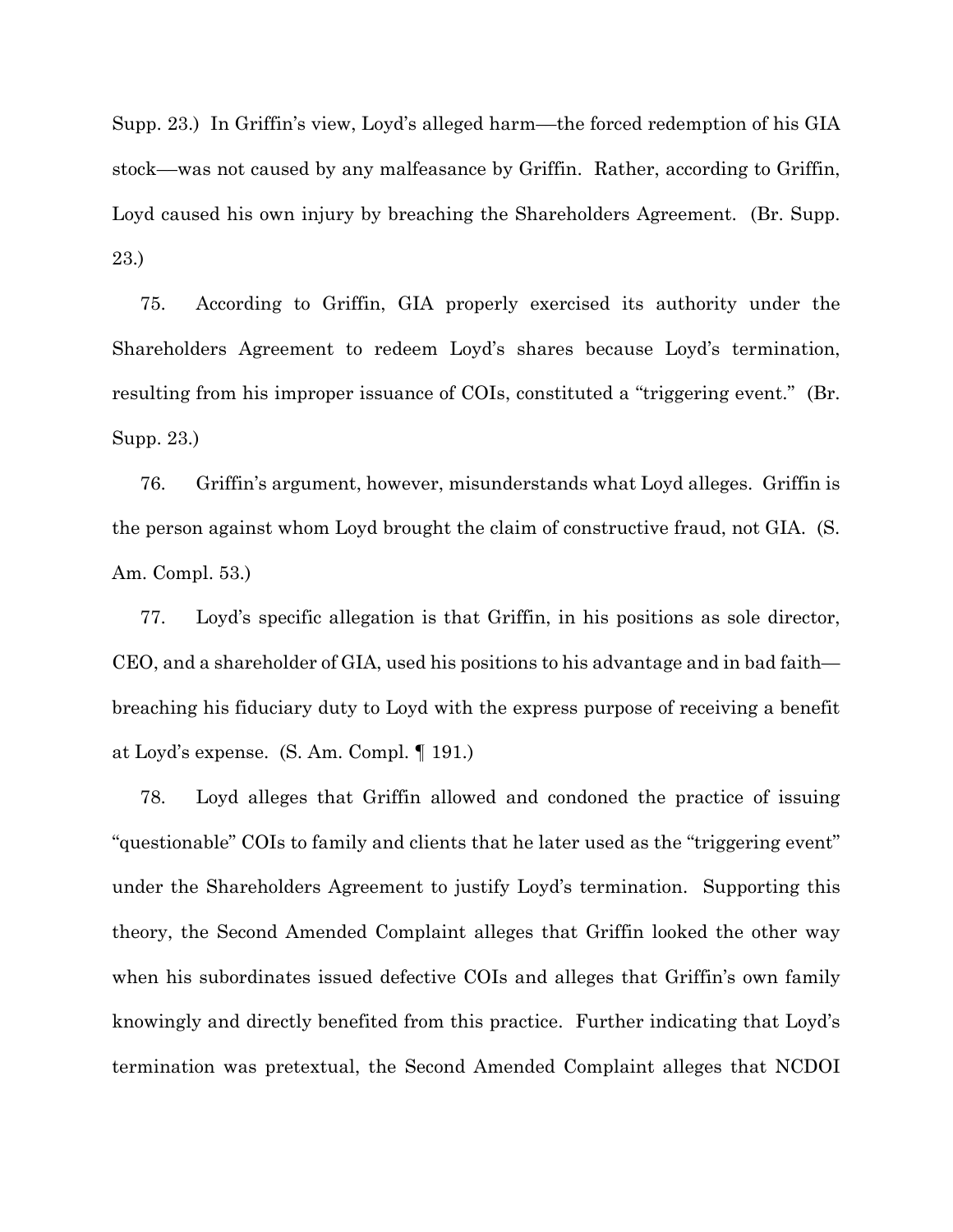conducted a routine audit investigation of GIA on 11 September 2019 and found "no apparent violations of North Carolina statutes and administrative codes," despite Griffin's knowing that GIA sometimes issued non-conforming COIs. (S. Am. Compl. ¶¶ 58–59.) Griffin only decided to audit COI issuance practices when there was a lucrative buyout deal on the horizon, and Griffin terminated Loyd despite Loyd only representing, at most, a sixth of the total defective COI claims issued by various GIA employees. (S. Am. Compl. ¶¶ 58–59, 78–80.)

79. These facts tend to show Griffin acted in bad faith when he invoked the "triggering event" language in the Shareholders Agreement to redeem Loyd's shares. Assuming the Shareholders Agreement's stock redemption provisions were in effect at the relevant time,<sup>3</sup> Loyd alleges facts that sufficiently demonstrate Griffin used his position of authority within GIA to terminate Loyd's ownership interest and appropriate it for himself through pretext to increase his personal profit in the sale to Leavitt. (Br. Opp. 25; S. Am. Compl. ¶ 191.)

80. Accordingly, Loyd sufficiently alleges that Griffin breached the fiduciary duty that Loyd was owed by selectively enforcing a policy against Loyd that Griffin

<sup>3</sup> Several paragraphs in the Second Amended Complaint tend to show that the forced stock redemption provision under the Shareholders Agreement may not have applied to Loyd. For example, Loyd alleges that he was an independent contractor and not an employee, such that the Shareholders Agreement's "triggering event" upon "termination of employment" did not apply to him. (S. Am. Compl. ¶¶ 103–06.) Loyd also alleges that the addition of Patton to the Shareholders Agreement constituted an amendment to the contract which barred any buying or trading of stocks pursuant to its own terms. (S. Am. Compl. ¶ 107.) Interestingly, Loyd did not bring a claim for breach of contract against Griffin or GIA. Therefore, the Court will only consider the Defendants' alleged actions under the context of the claims listed in the Second Amended Complaint.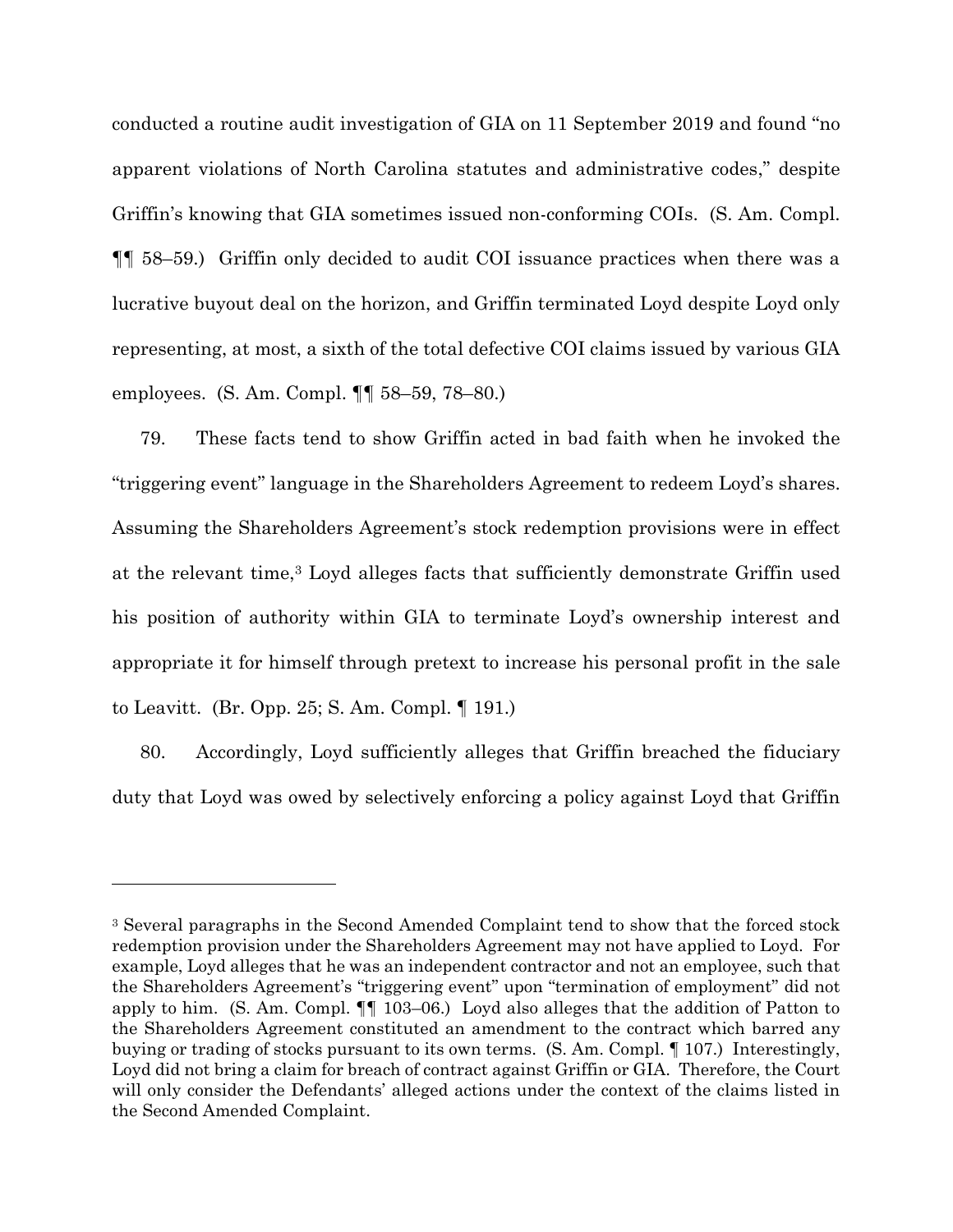condoned for years. Further, Loyd has alleged that the purpose and the result of that breach were to increase Griffin's profit upon the sale of GIA stock to Leavitt, at the expense of Loyd being forced to sell his stock to GIA (and ultimately Griffin) for a small fraction of the value under which it was being sold to Leavitt. These allegations support each element of a claim for constructive fraud.

81. Therefore, the Court DENIES the Motion as to the claim of constructive fraud.

## **C. Conversion**

82. There are two elements in a conversion claim: (1) ownership in the plaintiff and (2) wrongful possession or conversion by the defendant. *Variety Wholesalers, Inc. v. Salem Logistics Traffic Servs., LLC*, 365 N.C. 520, 523 (2012). Crucial to a successful claim of conversion is the element of wrongful deprivation to the owner. *See Mace v. Pyatt*, 203 N.C. App. 245, 256 (2010) ("The essence of conversion is not the acquisition of property by the wrongdoer, but a wrongful deprivation of it to the  $o$ wner  $\dots$ .")

83. Loyd's claim for conversion centers on the "unlawful[ ] taking [of Loyd's] GIA shares" by both Griffin and GIA, and then selling those shares to Leavitt pursuant to the Sale Agreement. (S. Am. Compl. ¶ 196.) Loyd alleges that this transaction occurred "without authorization or legal justification." (S. Am. Compl.  $\P$  195.)

84. Defendants argue that Loyd's allegations are contradictory on their face and, therefore, the conversion claim must fail. (Br. Supp. 24–25.) In Defendants'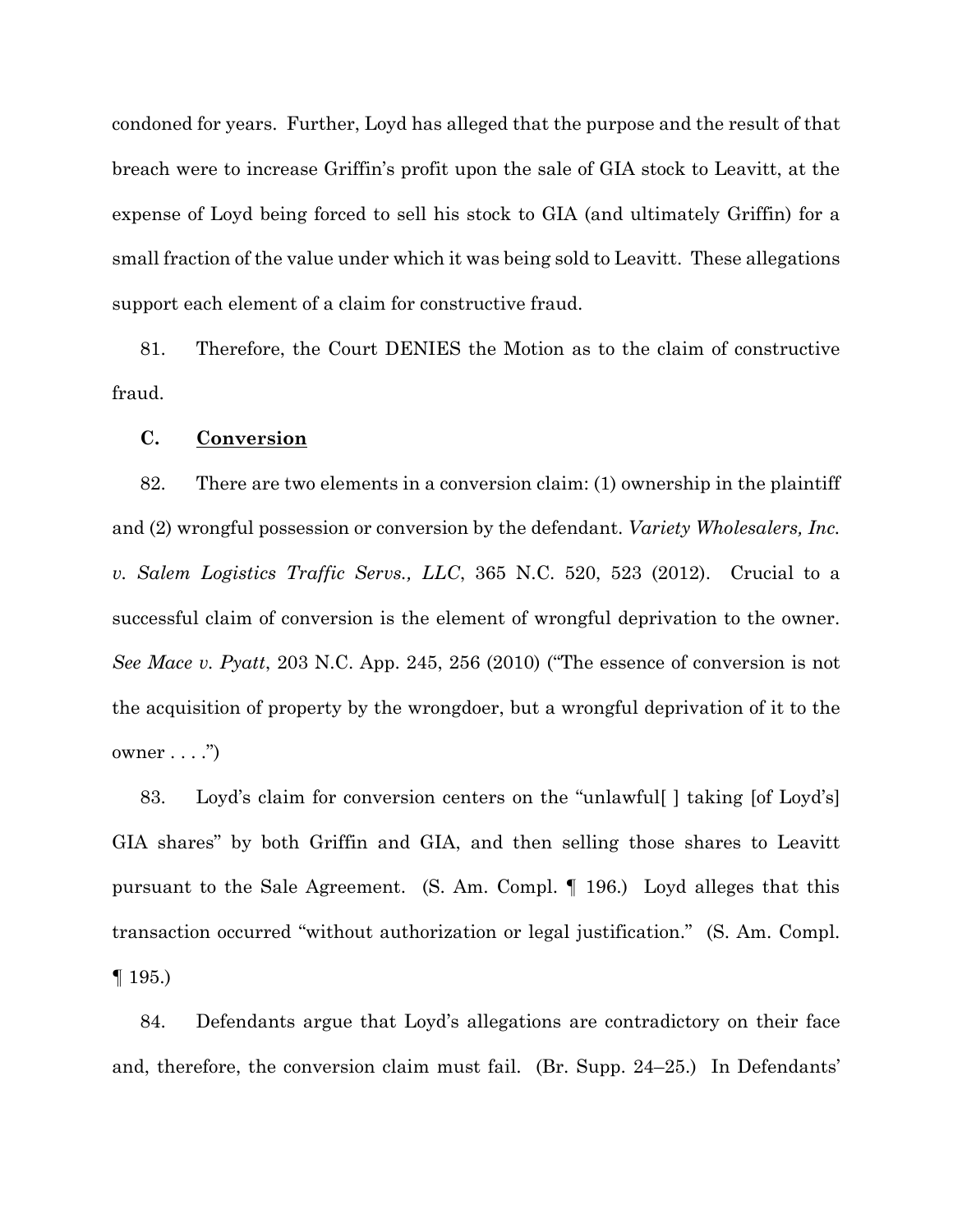view, by alleging the existence of the Shareholders Agreement and acknowledging its "triggering event" provision, the Second Amended Complaint also stipulates the lawfulness of Defendants' taking and reselling of Loyd's GIA stock. (Br. Supp. 24– 25.)

85. Further, Defendants argue that by issuing defective COIs, Loyd was the cause of his own loss. (Br. Supp. 25.)

86. Loyd argues that a dispute over the Shareholders Agreement's validity, which is argued by Defendants to contradict the conversion claim, is not appropriate at the 12(b)(6) stage, but rather is a factual dispute more appropriate for later proceedings. (Br. Opp. 26.) Further, during the hearing on the Motion, Loyd's counsel argued that the allegations in the Second Amended Complaint demonstrate that––even if the Shareholders Agreement is valid––Defendants still converted Loyd's shares of GIA stock by selling them to Leavitt without first taking steps to reacquire them from Loyd.

87. In Loyd's view, Defendants should have taken steps to settle the dispute over Loyd's ownership of his GIA stock, such as by bringing a breach of contract action against him to enforce the terms of the Shareholders Agreement, before repurchasing his shares. Loyd argues that even if the Shareholders Agreement required that he sell his stock back to GIA, he never did––a fact apparent in the Second Amended Complaint. (*See* S. Am. Compl. ¶¶ 89–90, 97–100, 195–97.) Loyd's counsel at oral argument stated that Loyd had not been paid for the stock Defendants purportedly sold to Leavitt, even at the rate required under the Shareholders Agreement. Loyd's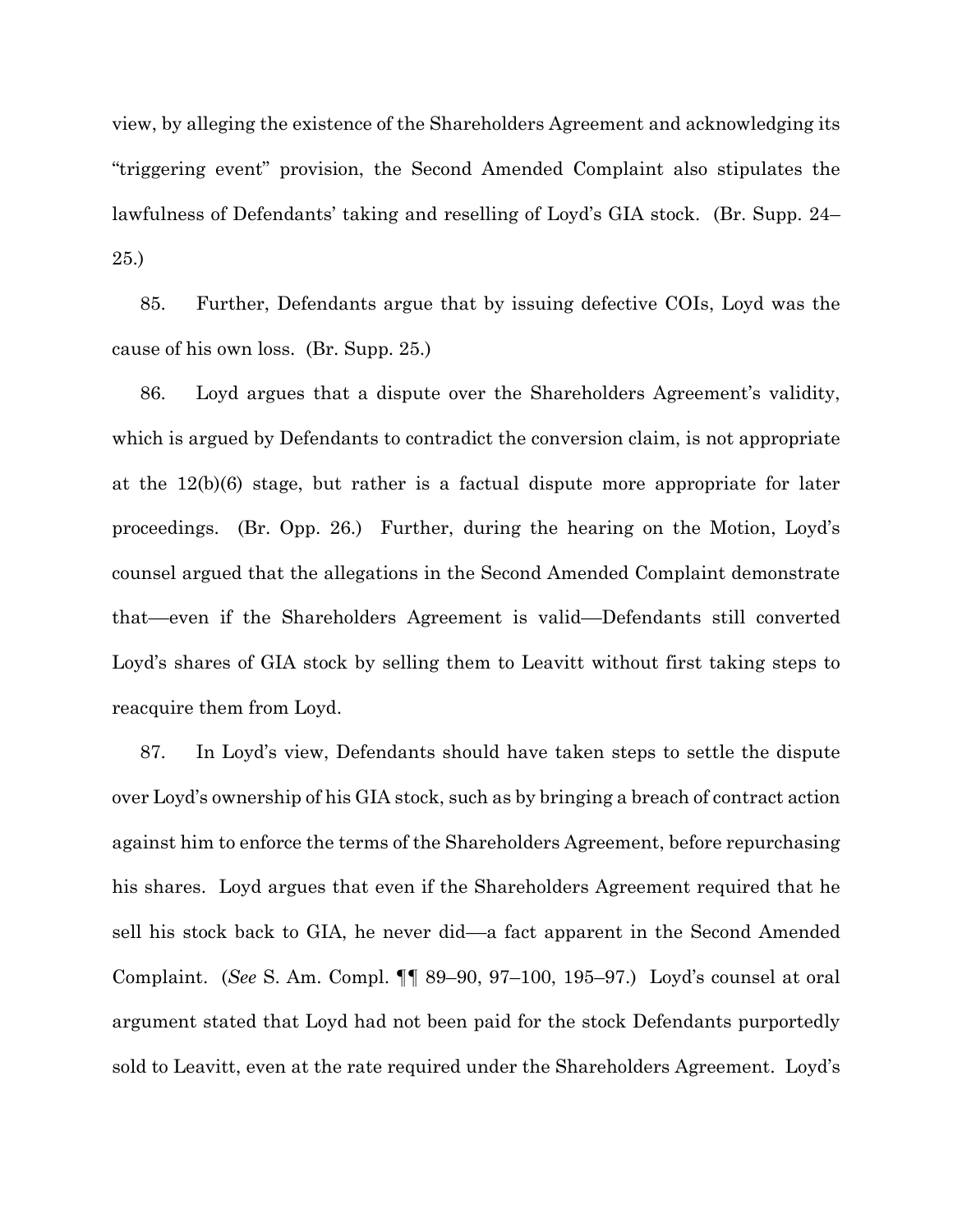counsel went on to argue that Griffin and GIA's actions were comparable to "selfhelp" in a contract dispute, which settled North Carolina law forbids.

88. The Court agrees with Loyd on multiple fronts. Foremost, the Second Amended Complaint sufficiently pleads the facts of conversion on its face. While a breach of contract action was not pled, Loyd has pled several facts that logically conclude, if proven, that Defendants wrongfully asserted ownership over Loyd's shares of GIA stock by selling them to Leavitt. *See supra* FN 1.

89. Loyd has pled facts that tend to show an ongoing dispute over the terms of the Shareholders Agreement and, assuming it is enforceable, whether its terms applied to Loyd. Loyd alleges that he was not an employee as defined by the Shareholders Agreement such that his termination is not a "triggering event" under the contract requiring him to sell his shares back to GIA. (S. Am. Compl. ¶¶ 103–06.) Further, Loyd also alleges that Patton's addition as a signatory to the Shareholders Agreement is an amendment that, under its terms, prevents further buying and selling of GIA shares––including under the "triggering event" clause. (S. Am. Compl. ¶ 107.)

90. Loyd alleges that the GIA stock sold to Leavitt as part of the Sale Agreement included Loyd's shares. (*See* S. Am. Compl. ¶ 168.) If proven true, these factual allegations lead to the conclusion stated in the conversion claim, that Defendants asserted ownership over Loyd's shares of GIA stock and promised them to Leavitt as part of the Sale Agreement without authorization or legal justification.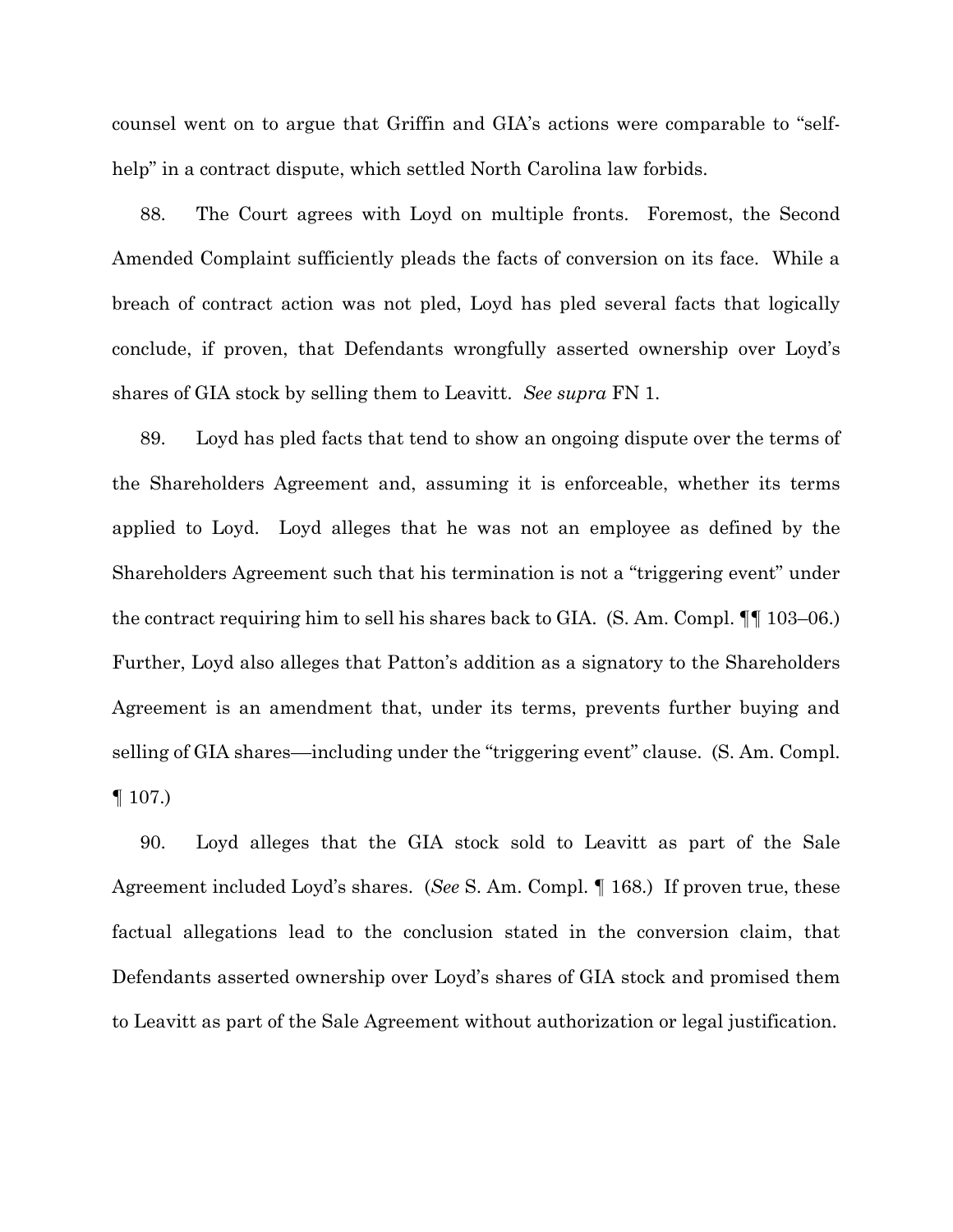91. Put simply, even if the Shareholders Agreement is valid and required Loyd to sell back his shares to GIA, the dispute over its terms as alleged sufficiently pleads the wrongfulness of GIA's asserting ownership over Loyd's stock without first legally settling that dispute. Loyd alleges that he rejected the severance agreement with which Griffin approached him. (S. Am. Compl. ¶¶ 97–100.) Further, Loyd alleges that Griffin unilaterally caused GIA to cancel the stock certificate that transferred GIA shares to Loyd on 1 December 2018 to proceed with the Sale Agreement with Leavitt. (S. Am. Compl. ¶ 169.)

92. Under the facts as alleged, Defendants purported to sell Loyd's stock to Leavitt without first, either by consent or legal action, reacquiring that stock from Loyd. If, by not selling his stock back to GIA as required under the Shareholders Agreement, Loyd breached the Shareholders Agreement, Defendants' remedies would be to seek damages through legal action, *see, e.g.*, *Harris & Harris Constr. Co. v. Crain & Denbo, Inc.*, 256 N.C. 110, 123 (1962), or seek specific performance, *see, e.g.*, *Willams v. Habul*, N.C. App. 281, 290–91 (2012).

93. Defendants allegedly took neither action before purporting to sell Loyd's stock.4 Therefore, regardless of whether the Shareholder Agreement was valid, the Second Amended Complaint sufficiently pleads facts that demonstrate Defendants asserted an ownership interest they did not have in Loyd's stock through the Sale

<sup>4</sup> Defendants did file a counterclaim against Loyd seeking specific performance, but this occurred after the events Loyd alleges were conversion of his GIA stock. Loyd's argument that one cannot assert ownership over another's property and then seek specific performance afterwards advances the narrative already set forth by the pleadings.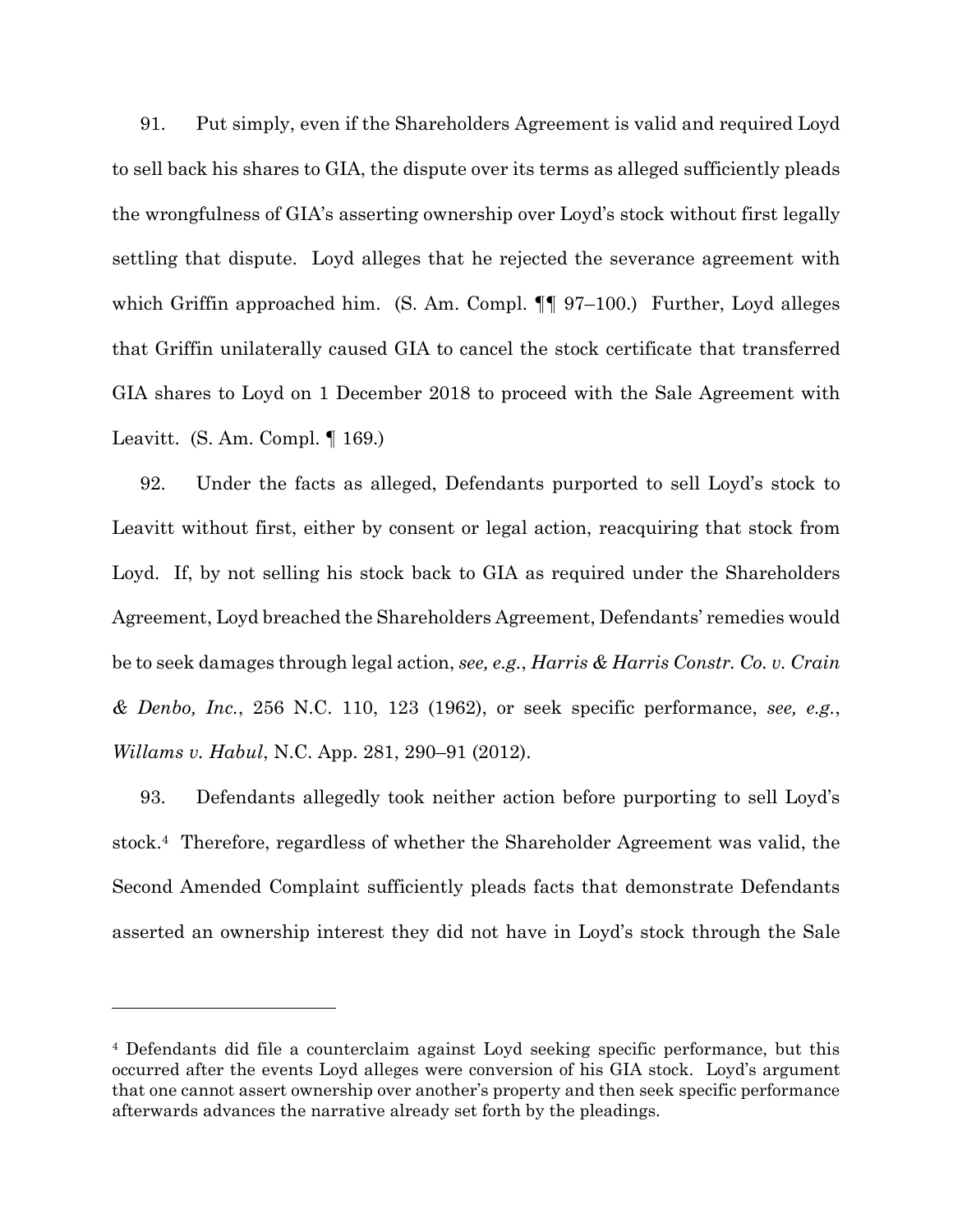Agreement with Leavitt. Accordingly, Loyd has adequately pled facts stating a claim for conversion and the Court DENIES the Motion as to this claim.

## **D. Unjust Enrichment**

94. Loyd's fourth claim for relief of unjust enrichment is an alternative equitable claim should the Court find that Loyd's legal claims are not actionable. (S. Am. Compl. ¶ 200.)

95. "The doctrine of unjust enrichment was devised by equity to exact the return of, or payment for, benefits received under circumstances where it would be unfair for the recipient to retain them without the contributor being repaid or compensated." *Collins v. Davis*, 68 N.C. App. 588, 591 (1984). "In order to properly set out a claim for unjust enrichment, a plaintiff must allege that property or benefits were conferred on a defendant under circumstances which give rise to a legal or equitable obligation on the part of the defendant to account for the benefits received." *HOMEQ v. Watkins*, 154 N.C. App. 731, 733 (2002) (quotation omitted). "The recipient of a benefit voluntarily bestowed without solicitation or inducement is not liable for their value." *Id*. (quoting *Wright v. Wright*, 305 N.C. 345, 350 (1982)).

96. Defendants argue that unjust enrichment is not available as an alternative remedy under the pled facts because the facts show the existence of an actual agreement between the parties, i.e., the Shareholders Agreement. (Br. Supp. 26.) In Defendants' view, because the equitable remedy of unjust enrichment creates an implied contract between parties, such an implied contract is precluded by the express contract the parties already have. (Br. Supp. 26–27.)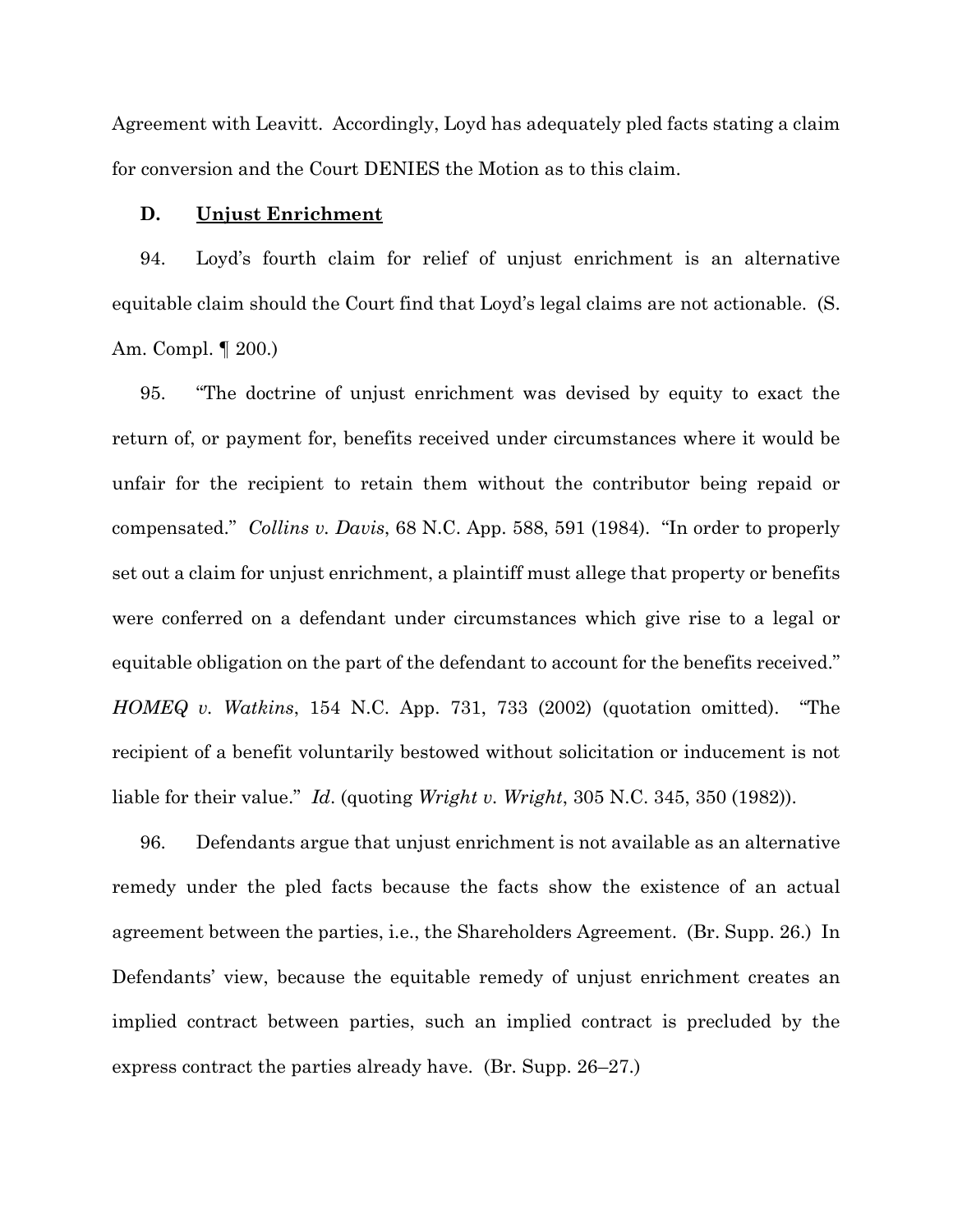97. Loyd rebuts Defendants' argument against the unjust enrichment claim by reiterating that the claim is in the alternative, and only meant to plead damages in the event that there is no legal remedy available to Loyd. (Br. Opp. 27.) Therefore, Loyd argues that it is an "entirely false notion that a claim in equity cannot be pled in the alternative to plaintiff's other claims at law." (Br. Opp. 27.) The Court agrees.

98. While it is correct that an express contract precludes an implied contract, *see Paul L. Whitfield, P.A. v. Gilchrist*, 348 N.C. 39, 42 (1997), the Court must emphasize that the Motion is brought under Rule 12(b)(6), and that at the pleadings stage it is inappropriate for the Court to make factual determinations outside of the requirement that the Court take all allegations in the pleadings as true and resolve all inferences in the light most favorable to the plaintiff.

99. Under that standard, the well-pled Second Amended Complaint alleges facts that tend to show the Shareholders Agreement was inappropriately applied to Loyd. *See Supra* **[97.** If, at later stages of the case, it is shown through evidence by either party that the express terms of the Shareholders Agreement are inapplicable to the facts of this case and that Loyd has no available remedy through his legal claims for relief, then Loyd is entitled to pursue the alternative claim in equity for damages he allegedly suffered.

100. Accordingly, the Court finds that Defendants' arguments against the unjust enrichment claim are better resolved at summary judgment, after the parties have conducted discovery.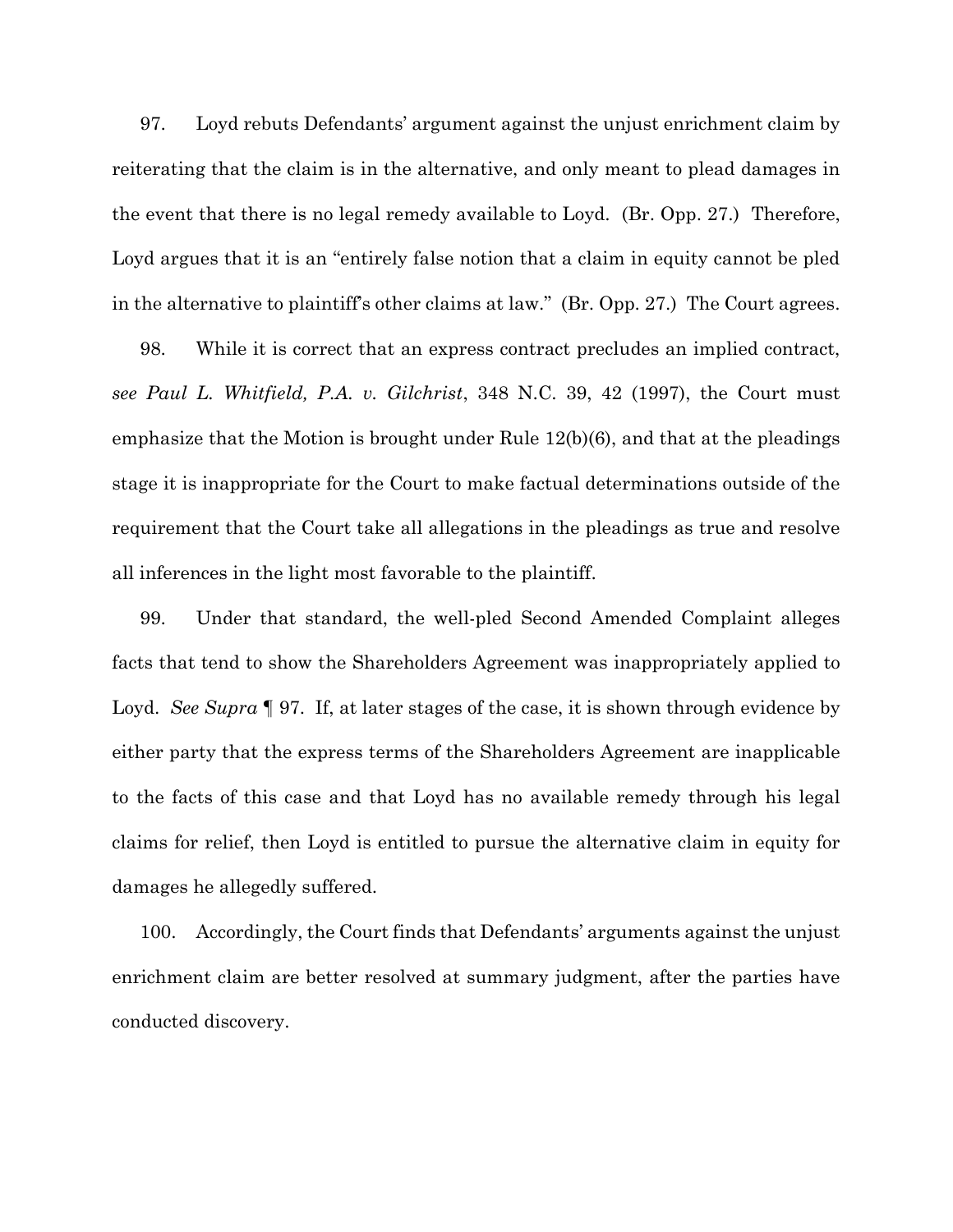101. Therefore, the Court DENIES the Motion as to the claim of unjust enrichment.

## **E. Constructive Trust & Accounting, Rescission, and Punitive Damages**

102. Loyd acknowledges in the Second Amended Complaint that his fifth claim for relief for the creation of a constructive trust and accounting as to the profit received by Griffin and GIA for Loyd's alleged harms is not a cause of action, but rather a prayer for relief upon the Court's equitable power. (S. Am. Compl. ¶¶ 207, 212.)

103. Likewise, as to the sixth claim for relief, Loyd has entitled it "Alternative Remedy of Rescission" and states that "plaintiff is entitled to the alternative remedy of the Shareholder's Agreement's recission" and that Loyd "prays the Court for an order to this effect." (S. Am. Compl. 56, ¶ 217.)

104. Finally, Loyd's seventh claim for relief seeks punitive damages pursuant to Chapter 1D of the North Carolina General Statutes, which he contends are appropriate due to Defendants' "intentional, continued, and egregiously wrongful acts. . . ." (S. Am. Compl. ¶¶ 219–20.) Again, punitive damages are a remedy, not a cause of action.

105. Accordingly, as to these three claims, the Court need not consider arguments for or against them at the 12(b)(6) stage. The remedies sought in the Second Amended Complaint are to be reserved for the finder of fact to award based upon the evidence presented as to the causes of action alleged.